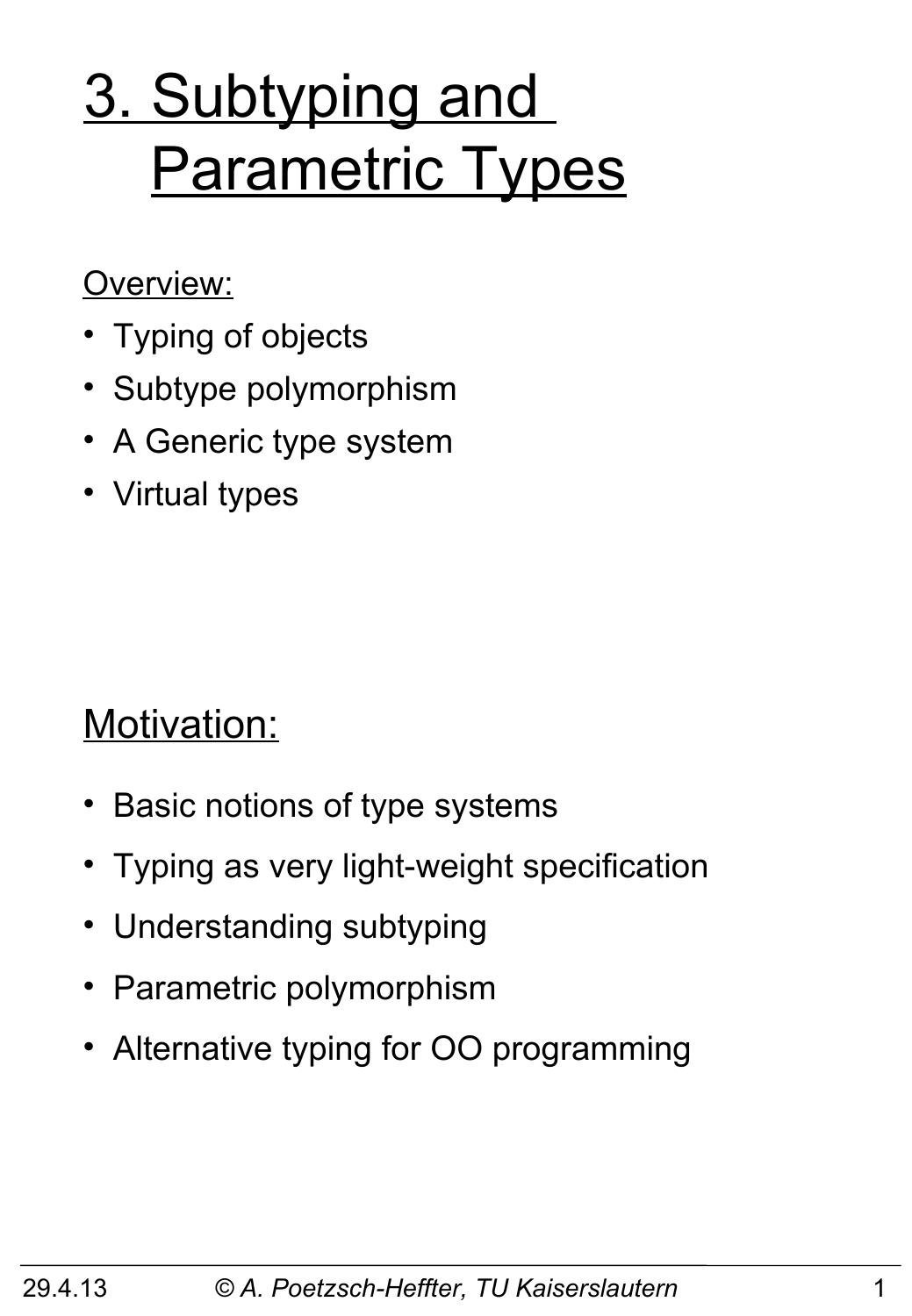# Correctness levels:

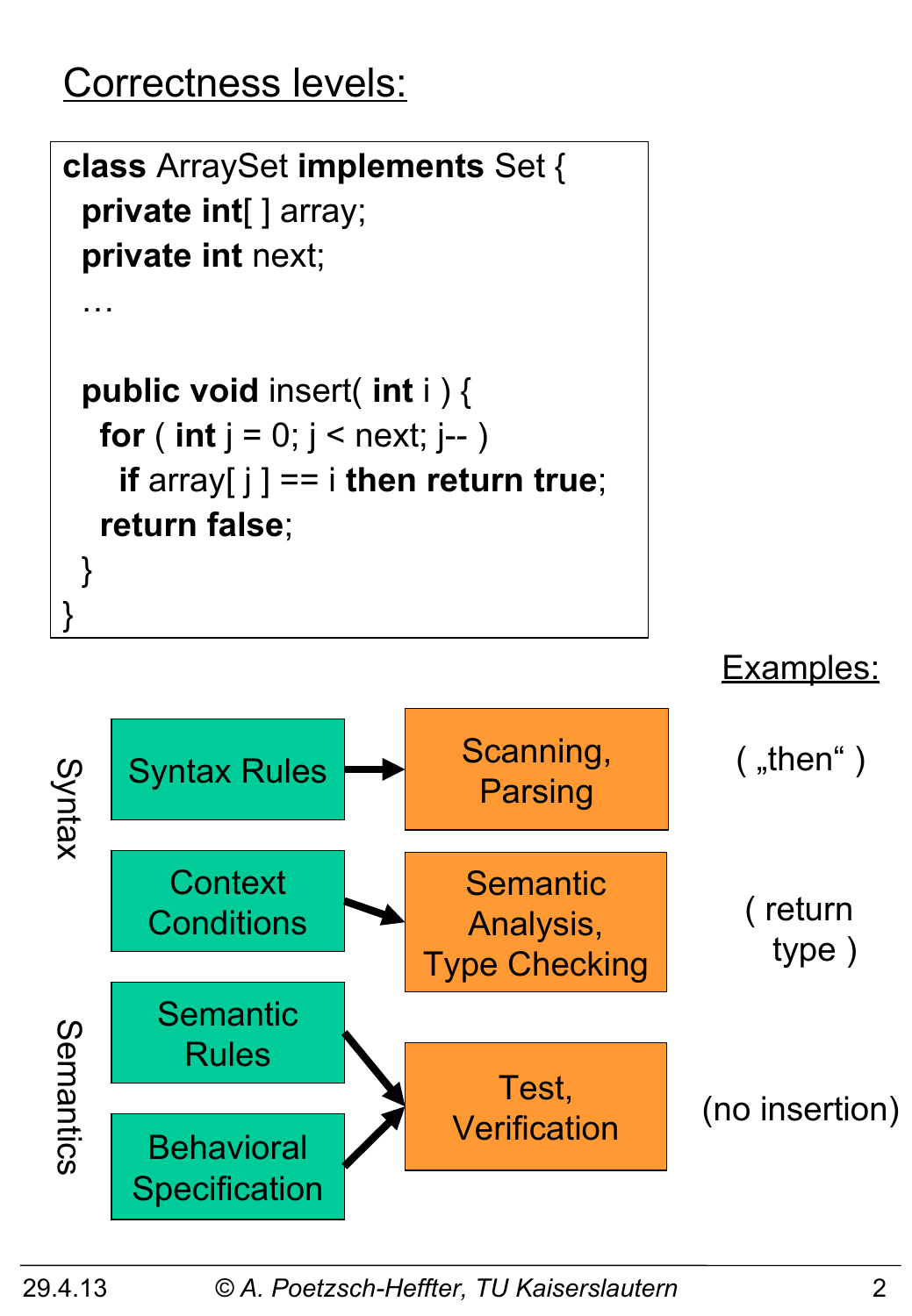# **3.1 Typing of Objects**

A type describes properties of values and objects (e.g.: int, Object, LinkedList<A>).

Typing assigns types to program elements with slightly different meanings, e.g.:

- Expression (Ausdruck): Every evaluation of an expression of type T yields a value/object of type T.
- Variable: A variable of type T only holds values of type T.
- Procedures/methods: If the actual parameters have the types of the formal parameters, no type error occurs and the result is of the declared type.
- The type of an object usually captures the information which messages the object understands. This way, typing can avoid "message not understood"-errors.

#### Remark:

Type systems are probably the most successful formal checking technique.

 $\Box$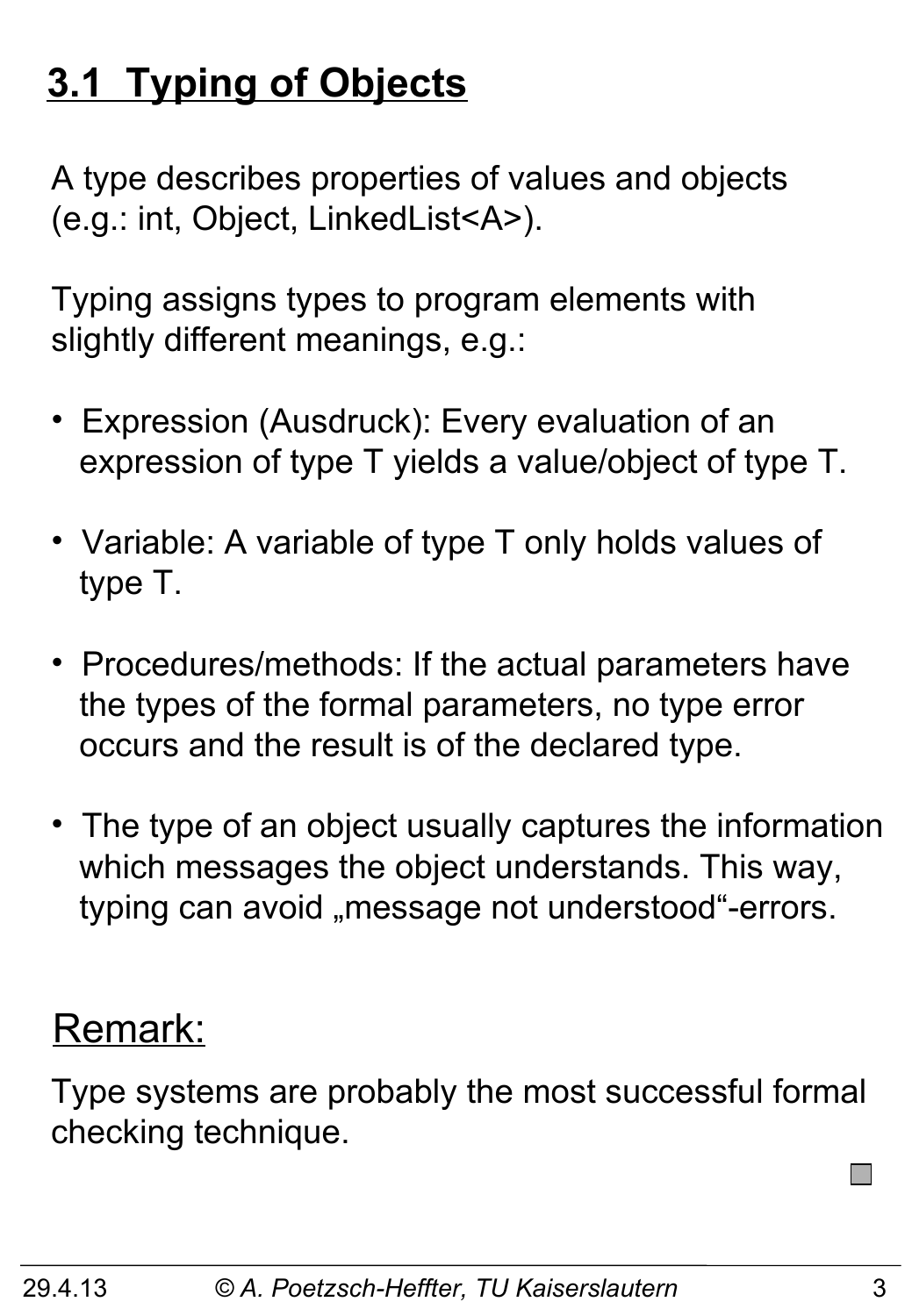# Explanation: (Typing)

#### The *type system* of a language L describes

- the types supported by L,
- the typing of L-programs (assignment of types to program elements),
- the *type conditions* (*Typisierungsbedingungen*) that programs have to fulfill.

A program satisfying the type conditions is called *type correct* (*typkorrekt*). Otherwise the program has *typing errors* (*Typisierungsfehler*).

A *type error* (*Typfehler*) occurs at runtime if

- a value/object of type T is assigned to a variable that has a type incompatible with T;
- an operation is called with parameters of types that are incompatible to the formal parameters.

A language is called *type safe* (*typsicher*) if the execution of type correct programs never leads to type errors. Type safety may depend on dynamic checks.

A type system is called *sound* (*sicher*) if it guarantees type safety.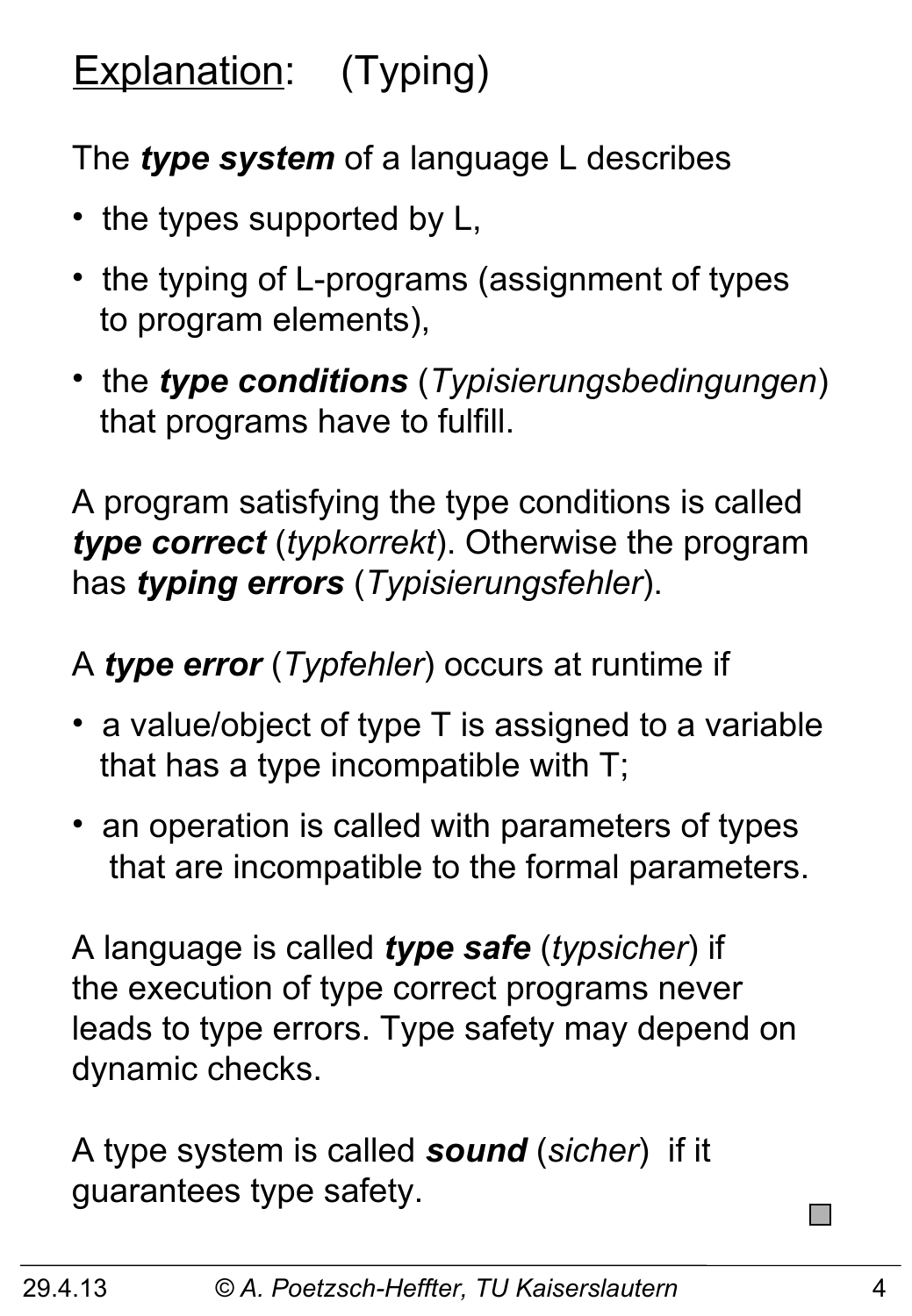#### Remark:

- Programs with typing errors need not cause type errors.
- In type safe languages, type correctness (static property) implies the absence of type errors (dynamic property).

# Explanation: (Type checking)

#### *Type checking* consists of

- checking the type conditions at compile time (*static*),
- checking type properties at runtime (*dynamic*).

A language is called *statically typed* (*statisch typisiert*) if it does not use dynamic type checks.

# **Examples:** (Dynamic type checks)

Java is not statically typed. It needs dynamic checks:

a) Type casts (Typkonvertierung):

```
Object obj = "Ich neues String-Objekt";
String str = (String) obj;
...
```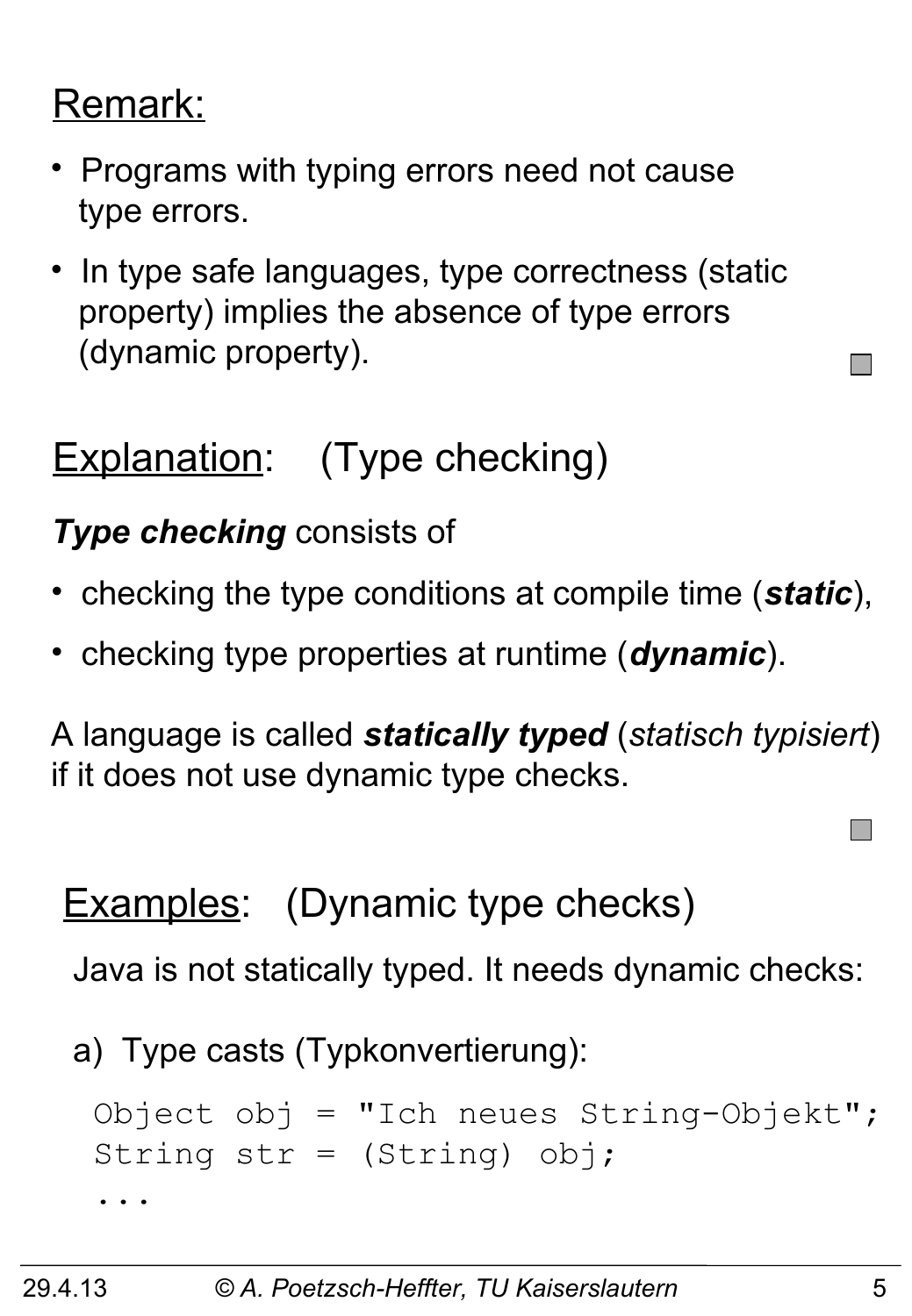#### b) Array access (Feldzugriff):

```
String[] strfeld = new String[2];
Object[] objfeld = strfeld;
objfeld[0] = new Object();
int str1 = strfeld[0].length();
```
#### Invariant properties in type safe languages:

- Variables of type T always hold values/objects of type T (or of types compatible with T).
- The evaluation of expressions of type T always yields values/objects of type T (or of a compatible type)

### **Example:** (Typing invariant)

In StoJas, typing guarantees correct field access and existence of methods.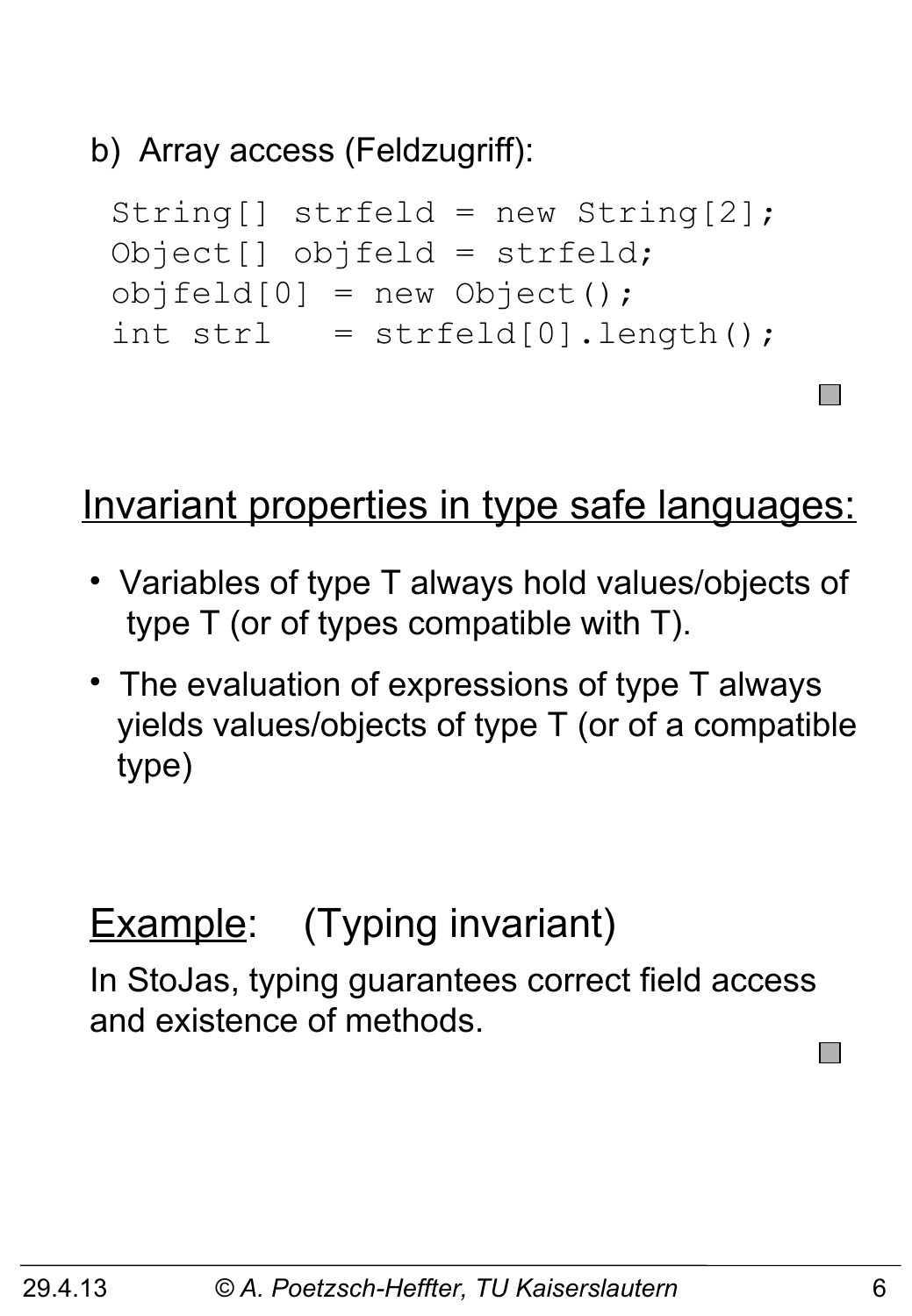# Example: (Type system)

A good first example is the type system of Featherweight Java, FJ (see citation below).

#### Recommended literature:

Kim B. Bruce: Foundations of Object-Oriented Languages. Types and Semantics.

MIT Press, 2002.

Atsushi Igarashi, Benjamin Pierce, Philip Wadler: Featherweight Java: A Minimal Core Calculus for Java and GJ.

ACM Transactions on Programming Languages and Systems, 23:3, 2001.

T. Nipkow, D. v. Oheimb: is Type-Safe – Definitely. *light*

Principles of Programming Languages, 1998.

 $\Box$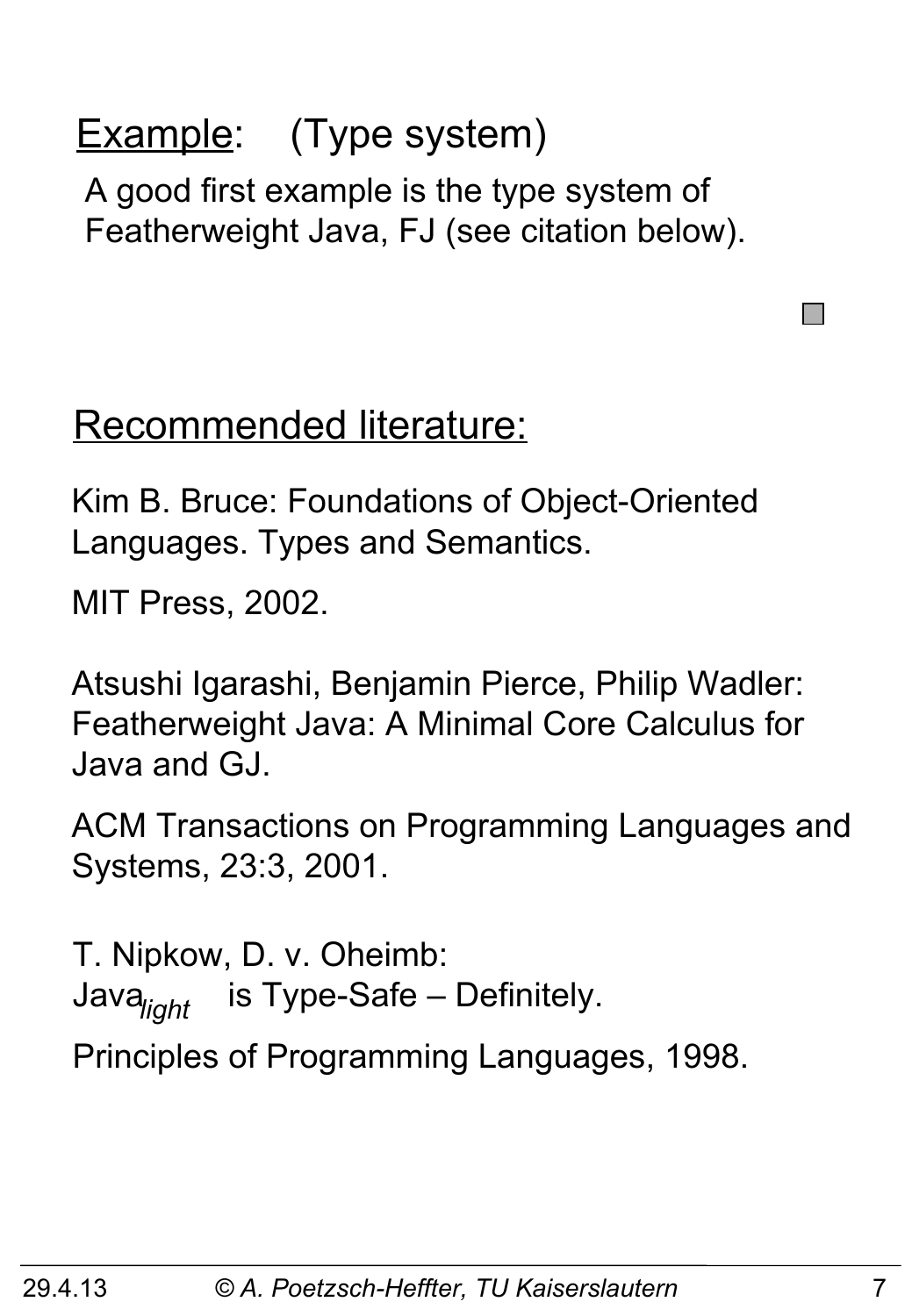# **3.2 Subtype Polymorphism**

As discussed with Java, subtype polymorphism is obtained by a partial ordering relation on types:

Subtype relation:

Declaration: interface S extends T1, T2, ... implicit:  $S <$  Object,  $S <$ T1,  $S <$ T2, ...

- Declaration: class S extends T implements T1, T2, ... implicit:  $S < T$ ,  $S < T1$ ,  $S < T2$ , ...
- $S < T$  implies:  $S_I < T_I$

Subtype ordering is the reflexive and transitive closure.

# Typing Problem in OO-Languages:

To enable substitutability, a subtype object must have

- all attributes of supertype objects
- all methods of supertype objects

Attributes and methods in the subtype must be *compatible* to those of the supertypes. Compatibility concerns typing and accessibility.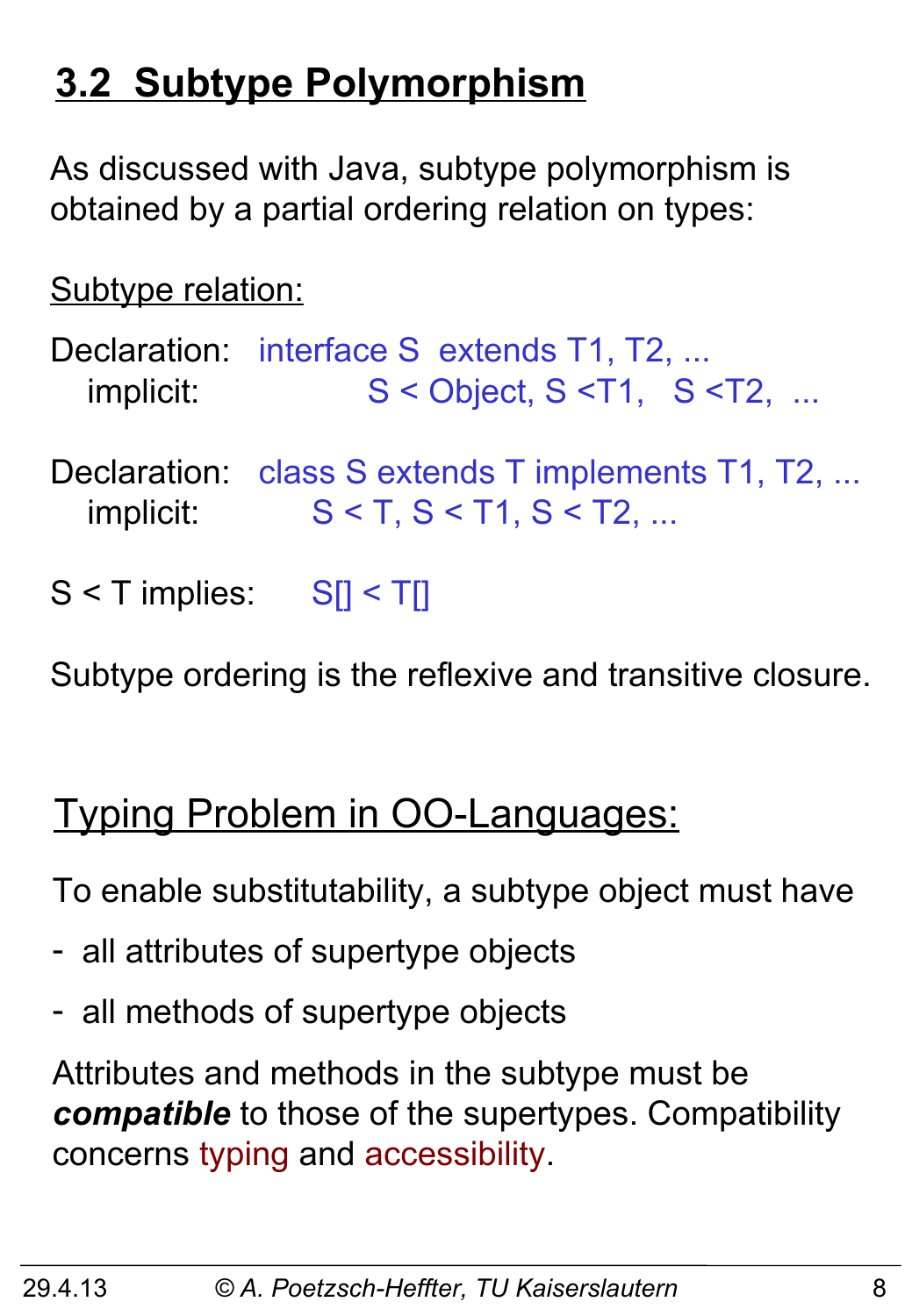## Explanation: (Co-/contravariance)

Let S be a subtype of T. Let TV be a type occurrence in T (attribute-, parameter-, result type) and SV the *corresponding* occurrence in S. We say:

- SV and TV are *covariant* if SV is a subtype of TV.
- SV and TV are *contravariant* if TV is a subtype of SV.

#### Fact:

OO-languages can only be statically typed iff:

- Attribute types are co- and contravariant, i.e. *invariant*.
- Parameter types are contravariant.
- Result types are covariant.

#### Example: (Co-/contravariance)

Assuming that overriding of attributes is allowed:

1. Attributes have to be covariant:

```
interface C1 { String a; ... }
class D1 implements C1 { Object a; ... }
...
C1 cvar = new D1(); // initializes a
String svar = cvar.a; // Type error: a not covariant in D1
```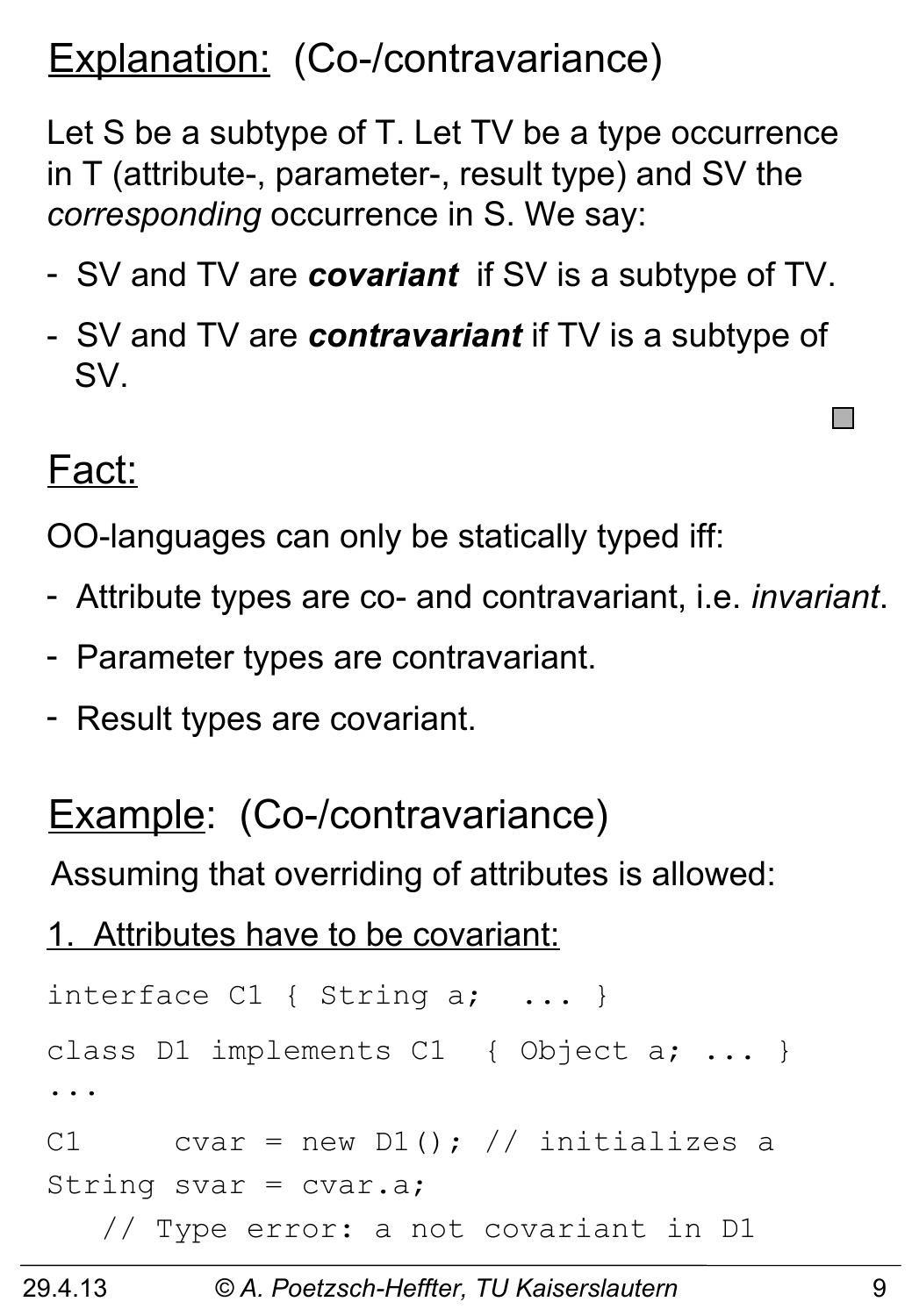#### 2. Attributes have to be contravariant:

```
interface C2 { Object a; ... }
class D2 implements C2 { String a; ... }
...
C2 cvar = new D2();
cvar.a = new Object();
    // Type error: a not contravariant in D2
```
#### 3. Parameter types have to be contravariant:

```
interface C3 \{ int m(Object p); ... \}class D3 implements C3 { 
    int m(String s) { s.length();...}
}
...
C3 cvar = new D3();
cvar.m( new Object() );
    // Type error when executing m: 
    // parameter not contravariant
```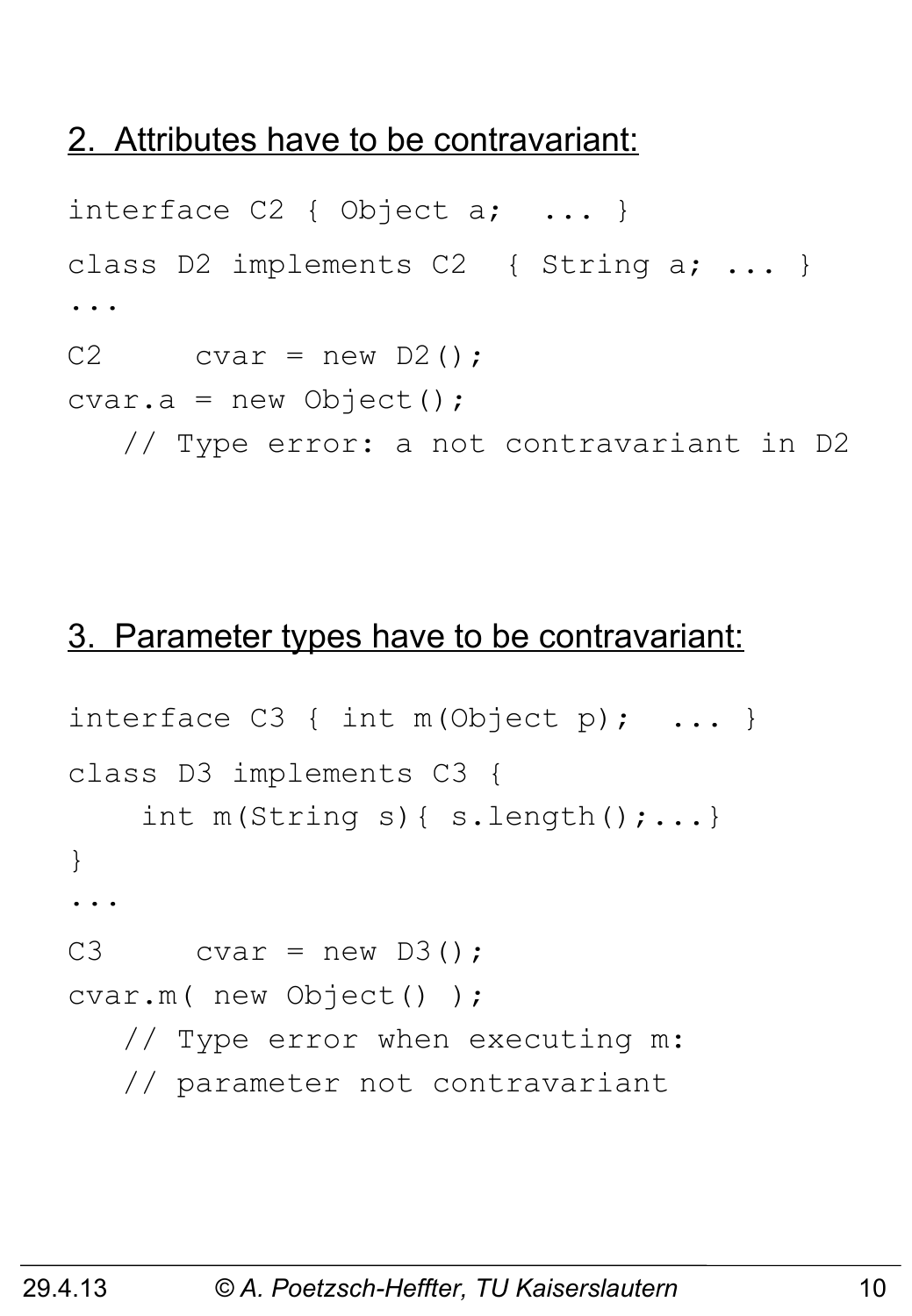#### 4. Result types have to be covariant:

```
interface C4 { String m(); ... }
class D4 implements C4 { Object m(){...} ...}
...
C4 cvar = new D4();
String svar = cvar.m();
    // Type error: result type not covariant
```
Covariance must as well hold for exception types.

#### Remark:

- Co- and contravariance are important to understand object-oriented typing and the principles underlying behavioral subtyping.
- Java:
	- essentially no contravariance for parameters
	- up to 1.4 no covariance for result types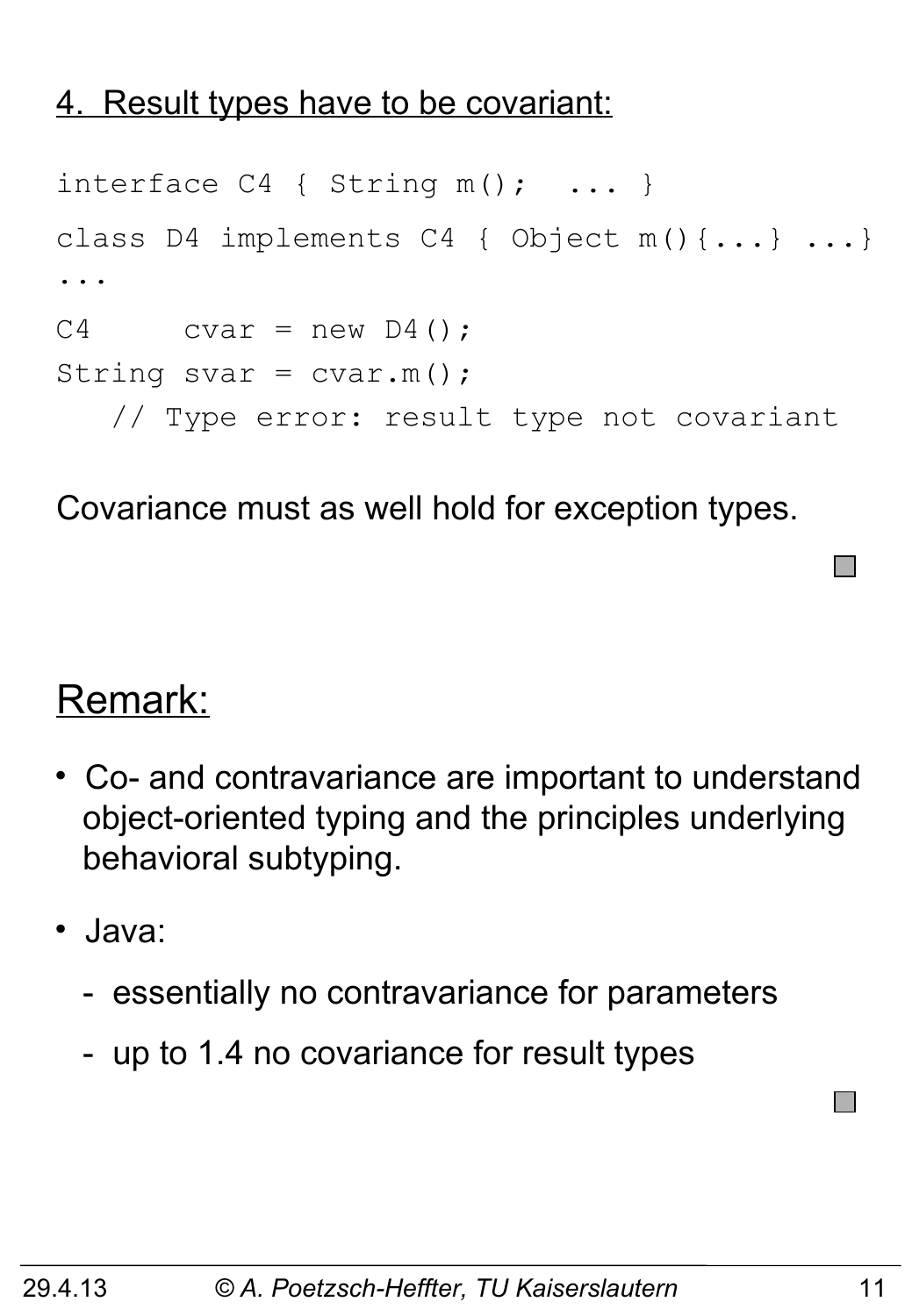# **3.3 A Generic Type System**

For many programming scenarios, subtype polymorphism is not the best choice. Often more precise type systems are desirable:

- Types with parameters
- Specialization of used types in subtypes

Disadvantages of subtype polymorphism:

- Specialization is only based on subtype order
- No parameterization w.r.t. the types used in class
- No restriction on parameters

In addition to subtype polymorphism, most modern OO-languages also provide parametric polymorphism: e.g. C++, C#, Java 5, Eiffel, Ada 95.

We consider here Java. The examples are from:

G. Bracha, M. Odersky, D. Stoutamire, P. Wadler: Making the future safe for the past: Adding Genericity to the Java Programming Language. Object-Oriented Programming, Systems, Languages, and Applications, 1998.

M. Naftalin, P. Wadler: Java Generics. O'Reilly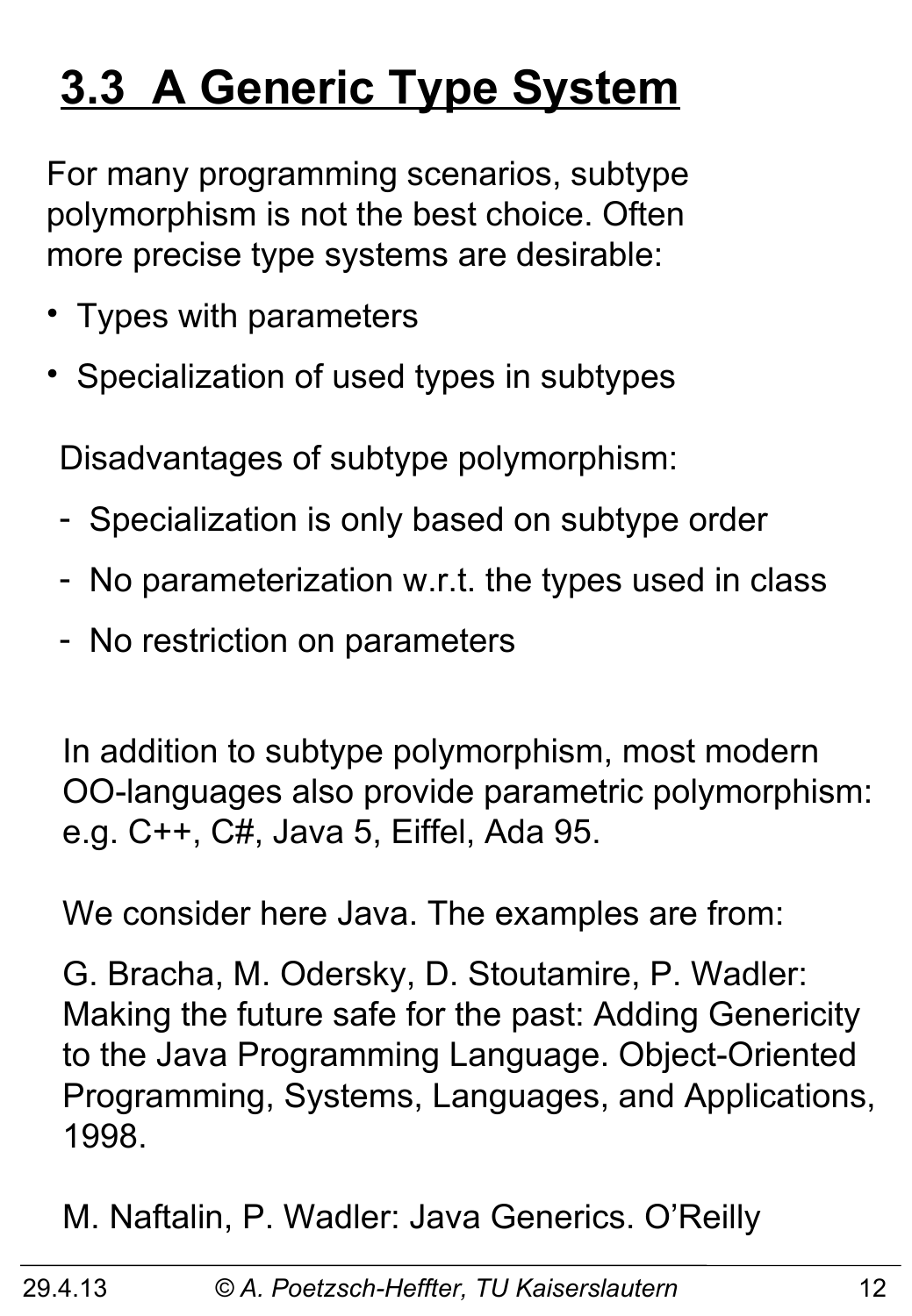# Generic/parametric Types:

Idea:

Allow type variables instead of type names at used occurrences of types in the program, i.e. in classes and interfaces.

Result: parametric class and interface declarations

Type variables have to be declared either

- together with class/interface name or
- together with method signature

# **Example:** (Type variables)

```
class Pair<A,B> {
    A fst;
    B snd;
   Pair(A f, B s) \{ \ldots \} ...
}
```
Pair<A,B> is called a *parametric/generic type*. Pair< , > is called a *type constructor*.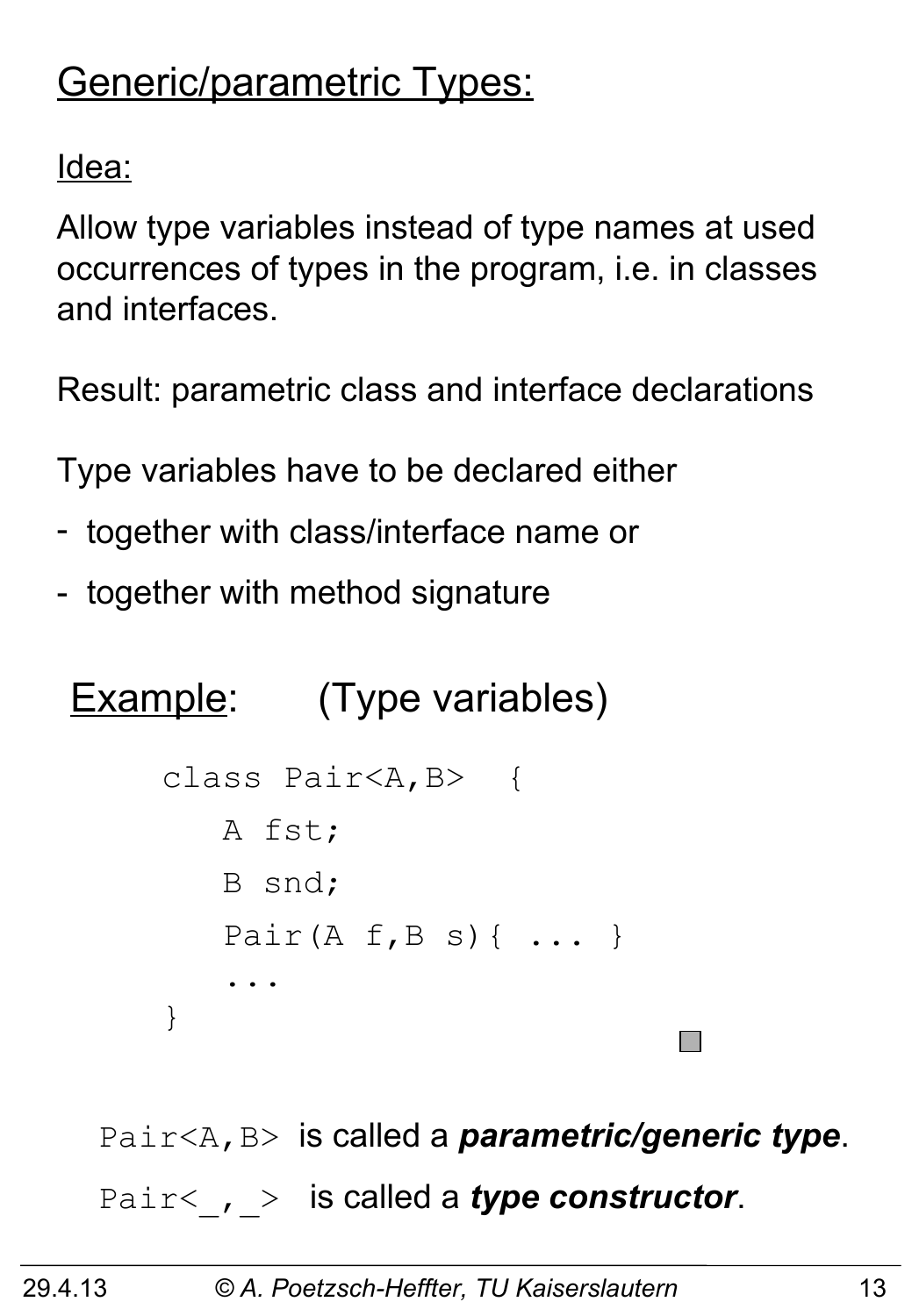Type parameters are instantiated at object creation time. Thus, objects always have a "ground" type, i.e. a type without parameters:

```
 Pair<String,Integer> pairvar = 
       new Pair <String,Integer> ( 
               new String(), new Integer() );
```
A type in Java is represented by a type expression:

- a type identifier (without parameters),
- a type variable,
- a type constructor applied to type expressions.

#### Examples: (Type expressions)

- String where String is a declared type identifier.
- A where *A* is a declared variable.
- Pair<String, Object>
- Pair<Pair<A,A>, String>
- List< ? super Number >

Collection types and freely generated data types are the most important application of generic types.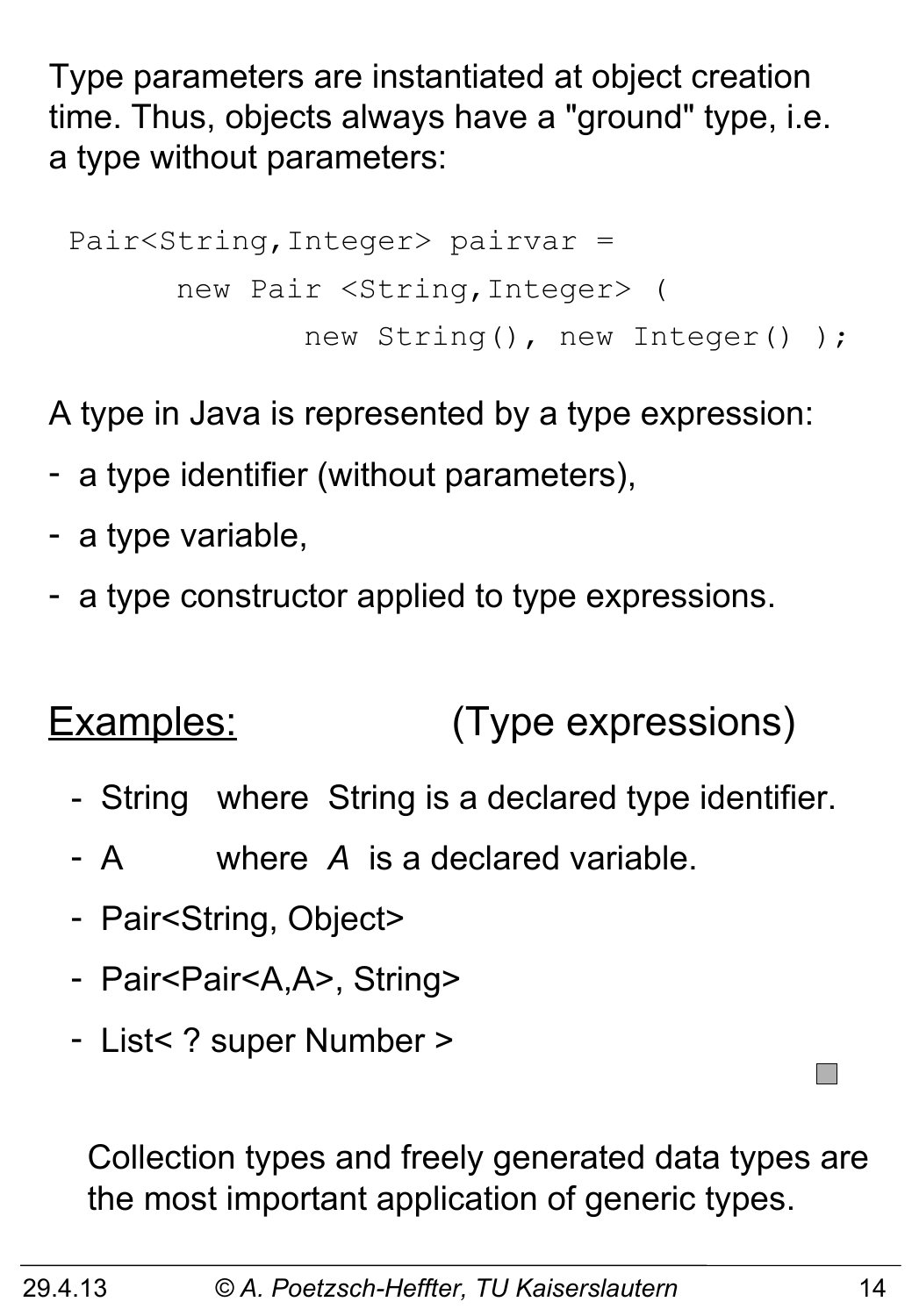#### Examples: (Use of generic types)

```
interface Collection<A> {
  public void add (A x);
   public Iterator<A> iterator ();
}
interface Iterator<B> {
   public B next ();
   public boolean hasNext ();
}
class NoSuchElementException 
                extends RuntimeException {}
class LinkedList<C> 
       implements Collection<C> {
    protected class Node {
       C elt;
      Node next = null;Node (C elt) { this.elt = elt; }
    }
   protected Node head = null, tail = null; public LinkedList () {}
// class continued on next slide
```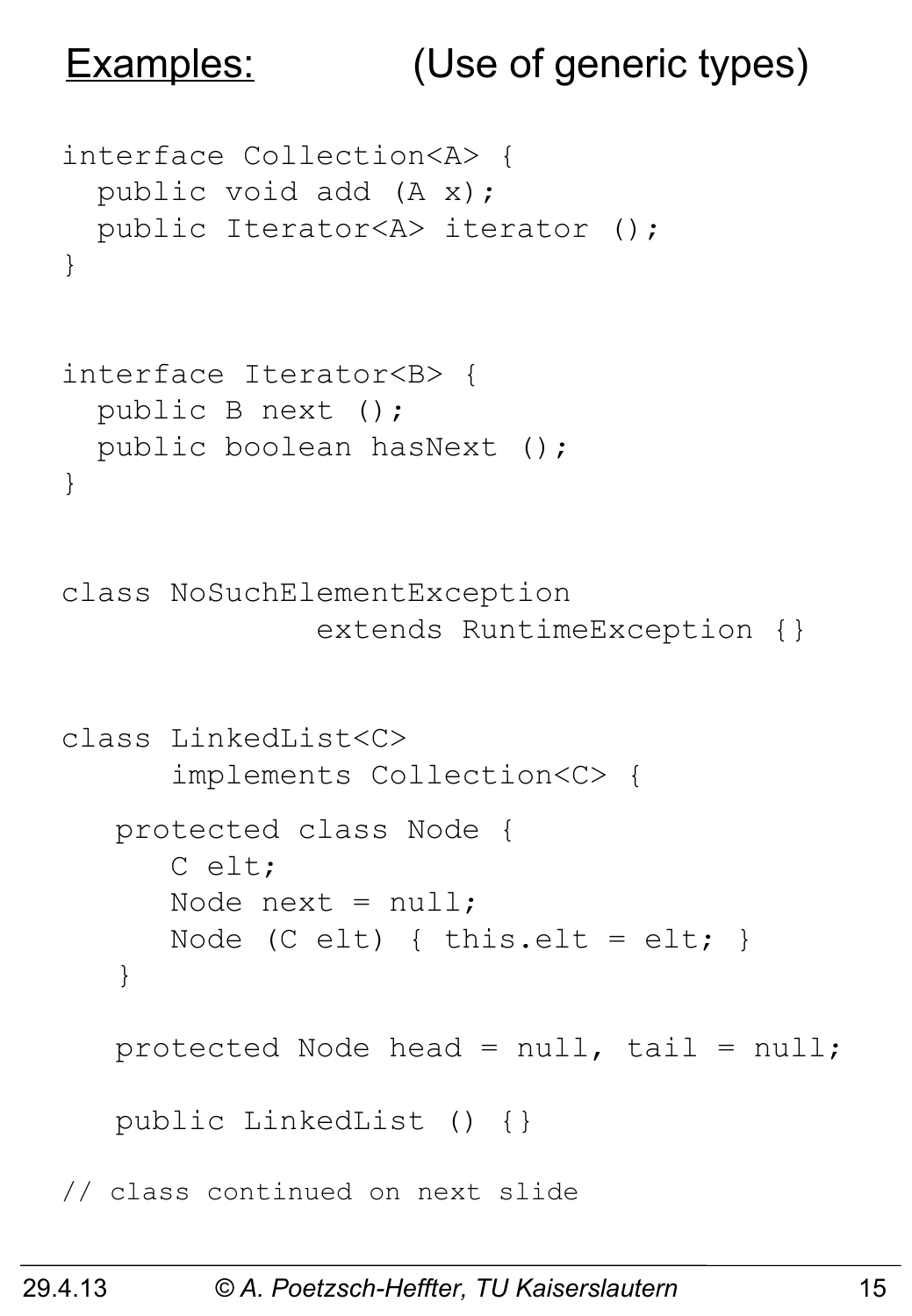```
 public void add (C elt) {
      if (head == null) {
         head = new Node(elt);
         tail = head; } else {
         tail.next = new Node(elt);
         tail = tail.next; }
    } 
   public Iterator<C> iterator () {
       return new Iterator<C> () {
          protected Node ptr = head;
          public boolean hasNext () {
             return ptr != null;
 }
          public C next () {
             if (ptr != null) {
               C elt = ptr.elt;
                ptr = ptr.next;
                return elt;
             } else {
                throw new 
                  NoSuchElementException ();
```

```
} // end of class LinkedList<C>
```
}

};

}

}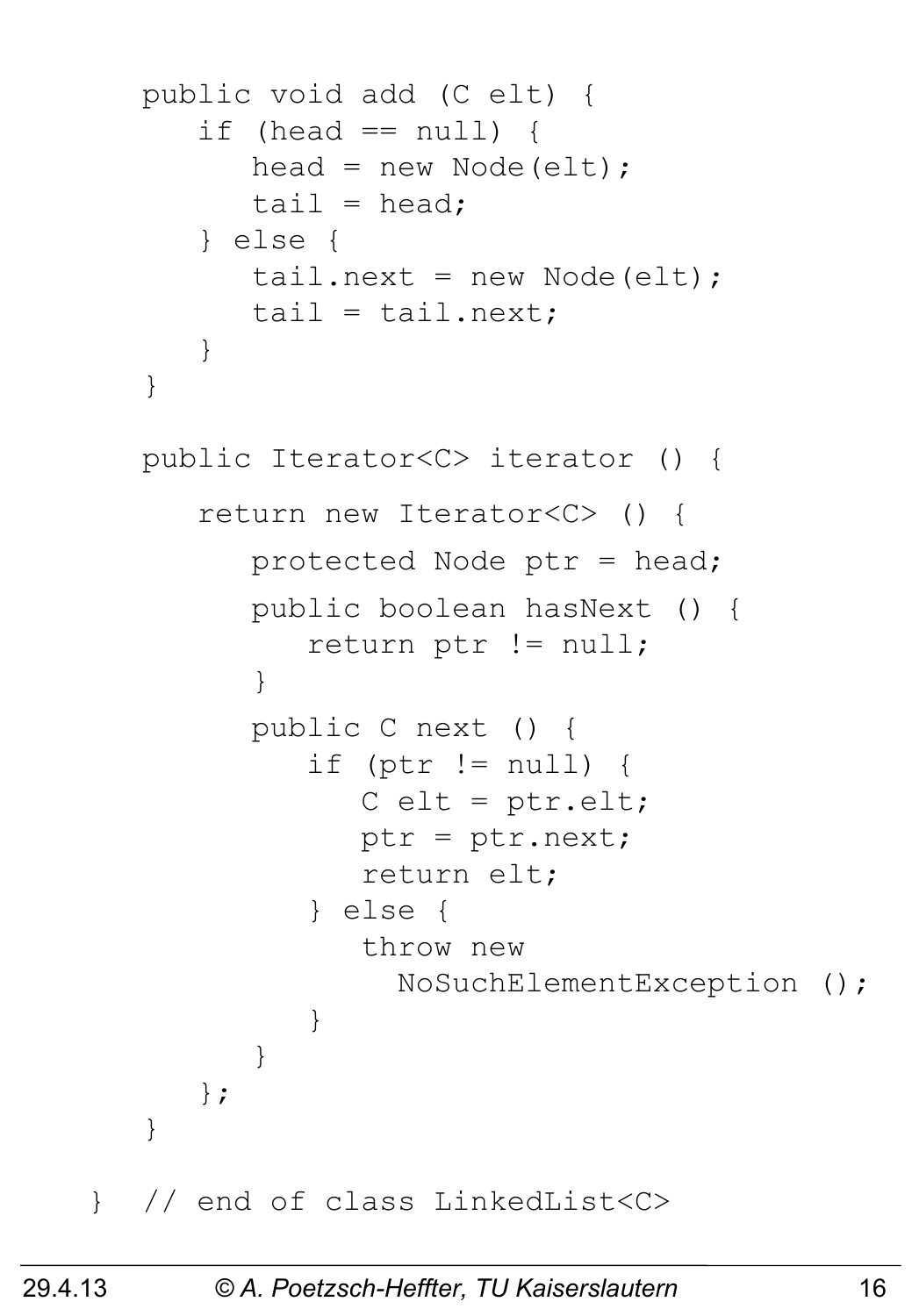```
class Test {
   public static void main (String[] a) {
     LinkedList<String> ys = 
                  new LinkedList<String>();
     ys.add("zero"); 
     ys.add("one");
    String y = ys.iterator() .next();
   }
}
```
#### Generic methods:

Similar to type declarations, method declarations can as well be parameterized.

#### Example:

```
interface SomeCollection<A> 
                 extends Collection<A> {
      public A some();
}
class Collections {
   public static <A,B> Pair<A,B> somepair( 
                          SomeCollection<A> xa,
                         SomeCollection<B> xb ){
     return new Pair<A,B>(xa.some(),xb.some());
   }
}
```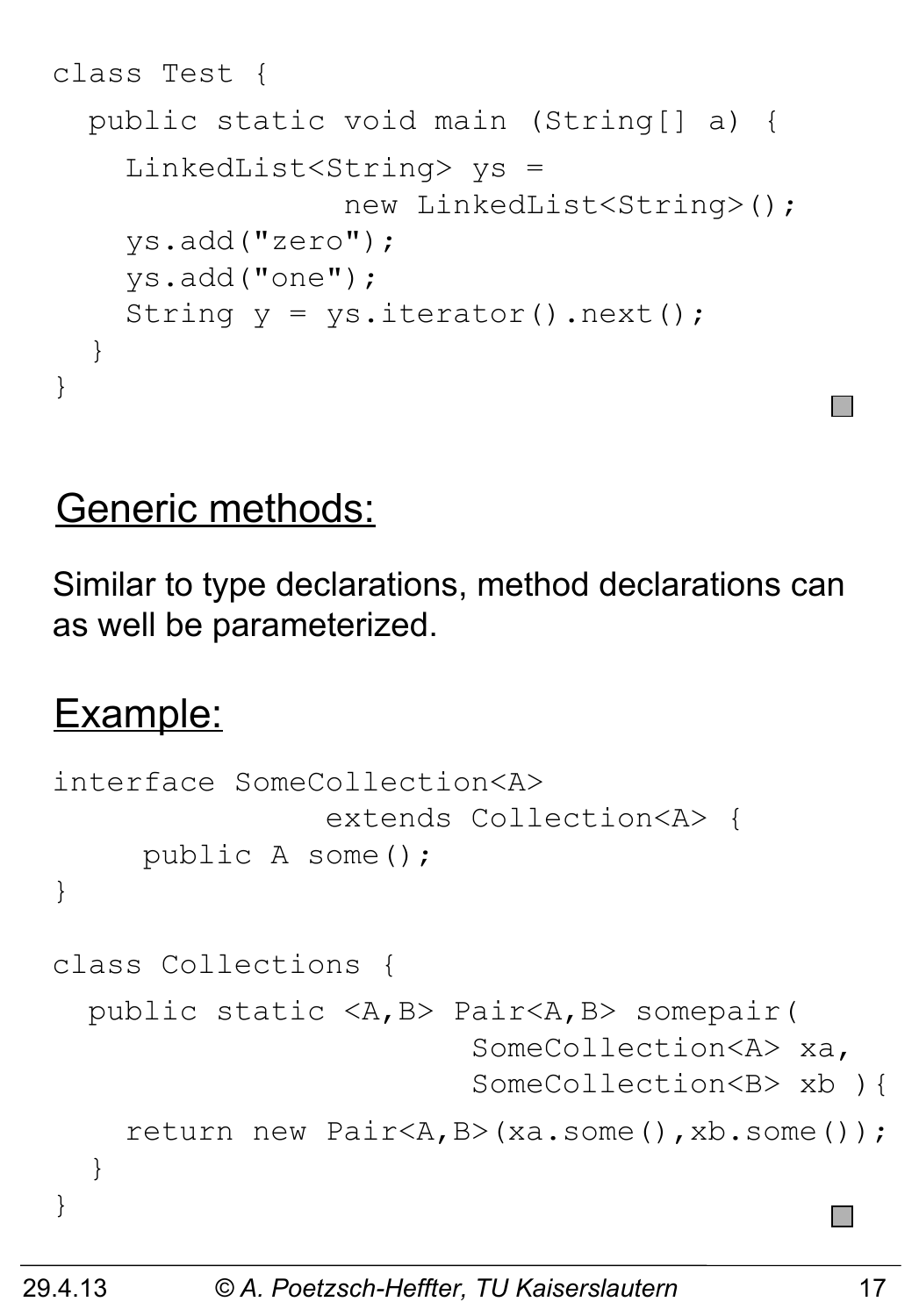Type parameters of methods are not instantiated at object creation time, but inferred at invocation sites.

#### New Features of Java 5:

Together with generic types other new features were introduced in Java 5:

- boxing and unboxing of primitive types
- new forms of loops (foreach)
- methods with a variable number of arguments
- enumerated types
- assertions

#### Example:

```
List<Integer> ints = Arrays.aslist(1,2,3);int s = 0;
for( int n : ints ) { s += n; }
assert s == 6;
```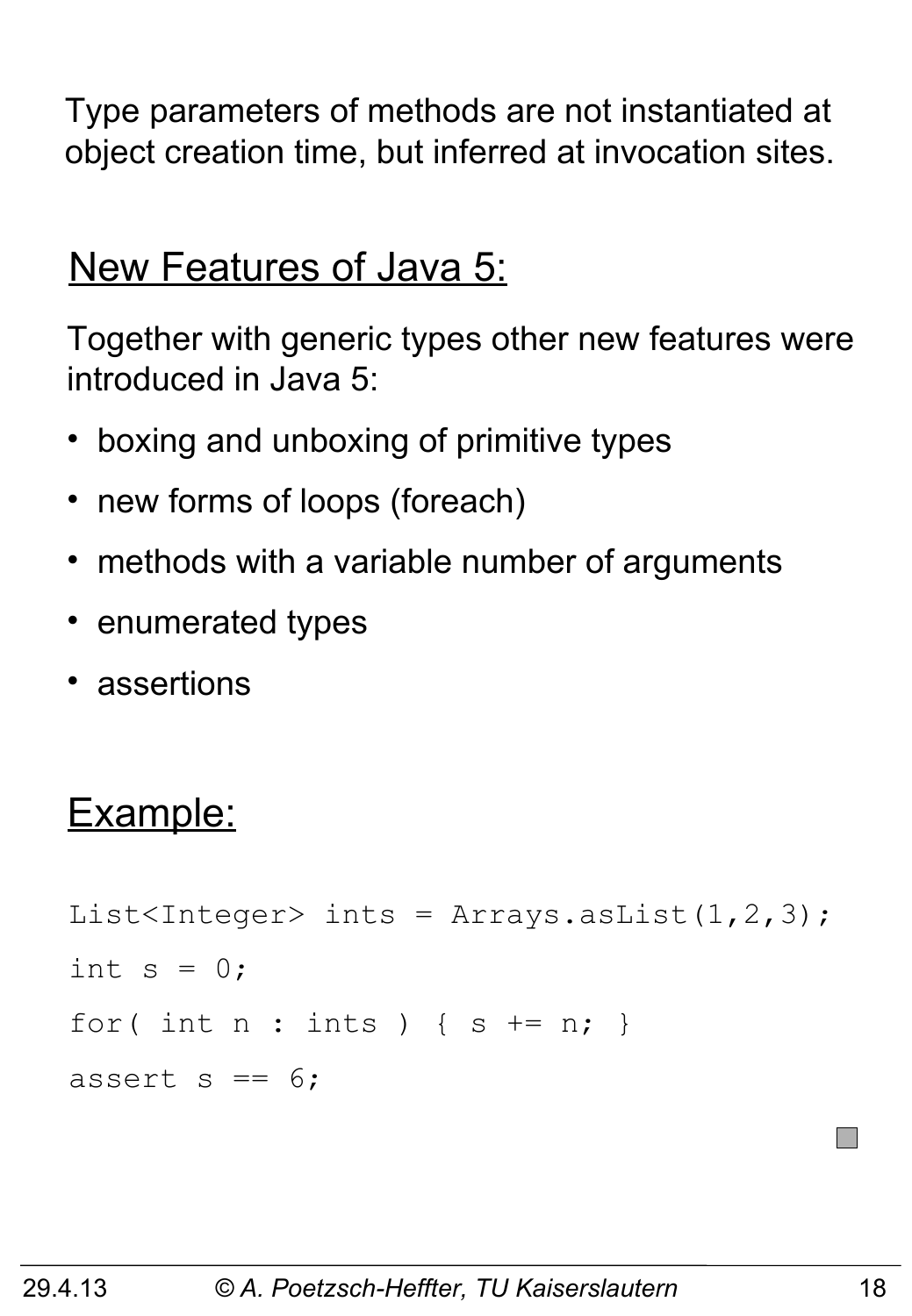## Remark:

- Although the introduction of type parameters seems to be only a small extension, the resulting type system and its rules become quite complex.
- Generic types and methods are simple examples for generic software components.

#### Subtype Relation on Generic Types:

#### Subtype relation is declared or by wildcards:

LinkedList<A> implements Collection<A>

SomeCollection<A> extends Collection<A>

Byte implements Comparable<Byte>

<A extends Comparable<A>>

List<Float> is subtype of List<? extends Number>

#### The subtype relation between actual type parameters does not carry over to the instantiated types:

LinkedList<String> ≤ LinkedList<Object>

That is, type parameters are invariant.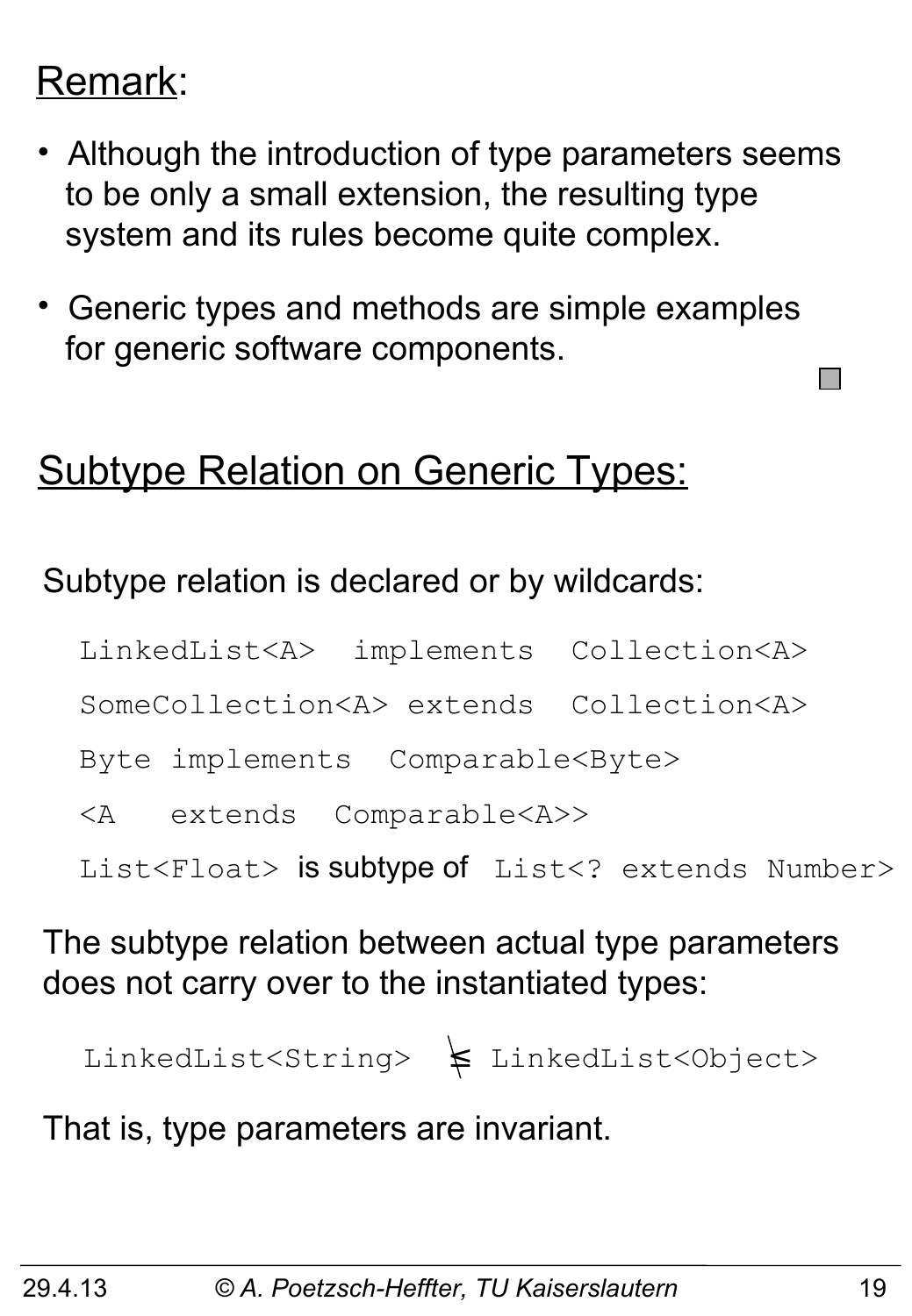# **Example:** (Subtype relation)

The following example shows why equality is required for actual type parameters:

```
class Loophole {
   public static String loophole (Byte y) {
     LinkedList<String> xs =
                   new LinkedList<String>();
    LinkedList<Object> ys = xs;
                   // compilation error
     ys.add(y);
     return xs.iterator().next();
   }
}
```
Unlike with arrays, the types of the actual parameters for an object type are not available at runtime. Thus, a dynamic check is not possible.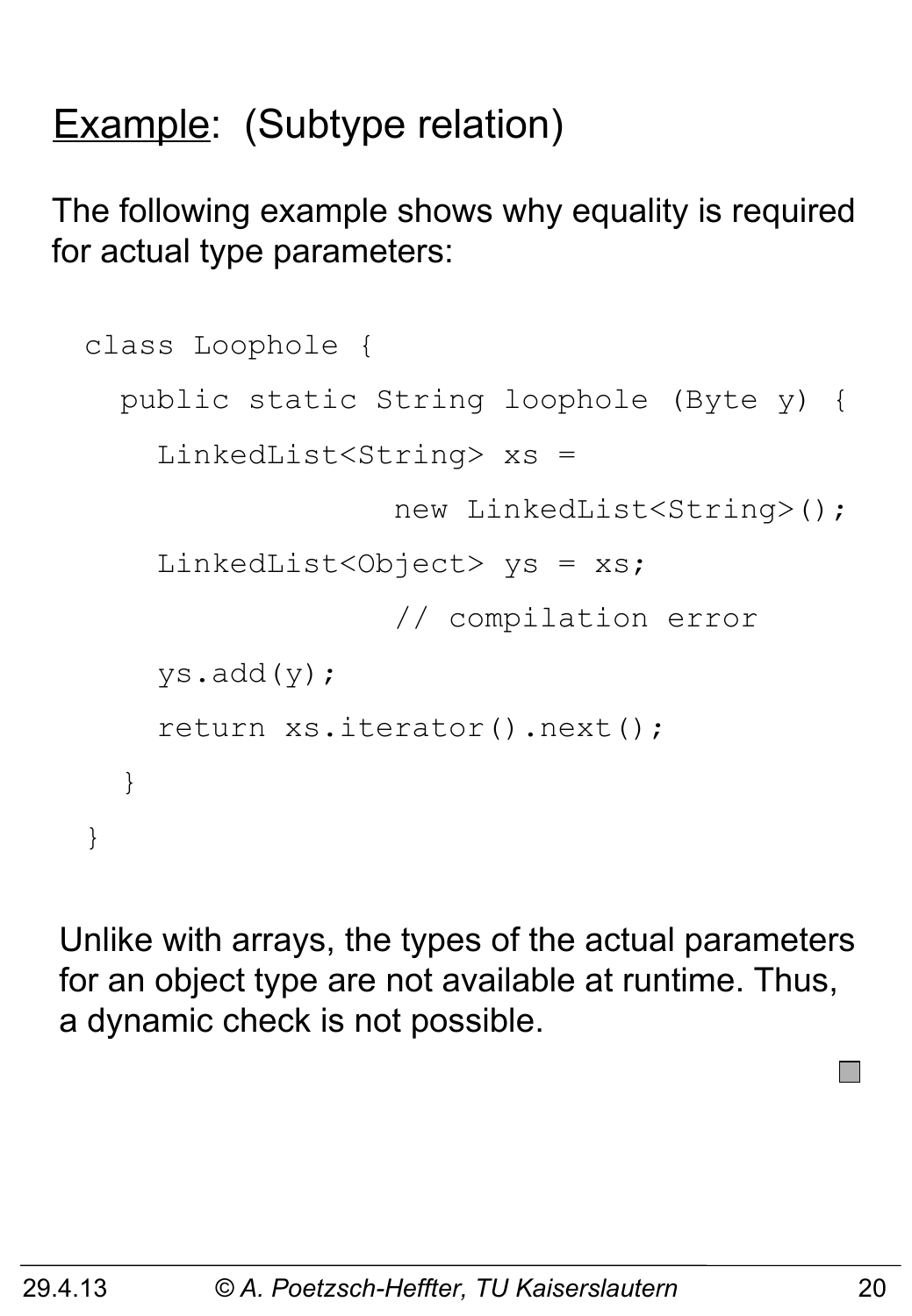#### Wildcard with "extends":

```
interface Collection<E> {
 ...
    public boolean addAll(
           Collection<? extends E> c);
 ...
}
```

```
List<Number> nums = new ArrayList<Number>();
List<Integer> ints = Arrays.asList(1,2);
List<Double> dbls = Arrays.asList(2.7,3.1);
nums.addAll(ints);
nums.addAll(dbls);
assert nums.toString().equals("[1,2,2.7,3.1]");
```
#### Wildcards may appear in variable declarations:

```
List<? extends Number> nums2 = ints;
Number n = nums2.get(0);nums2.add( 3 ); //compile-time error!
```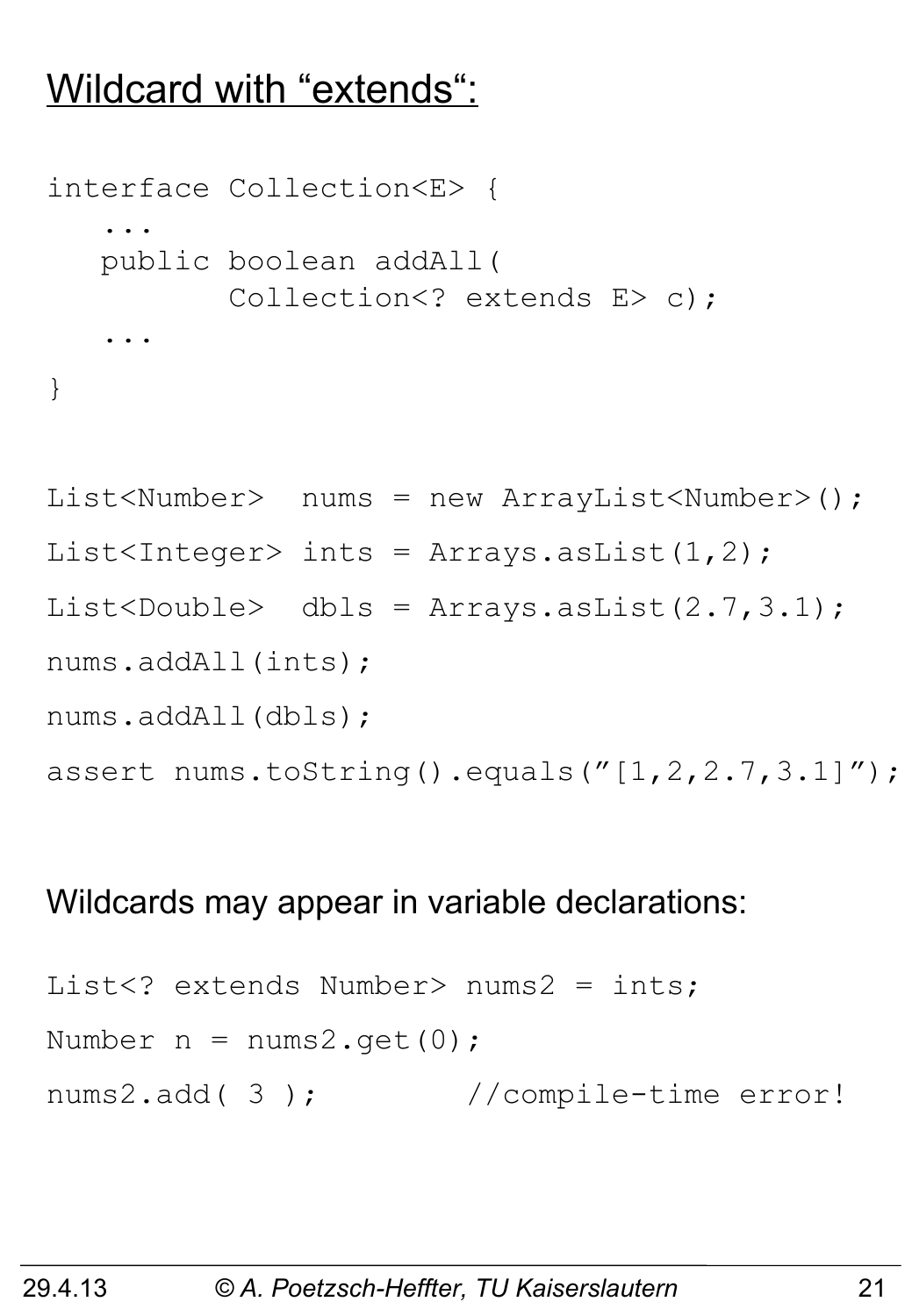#### Wildcard with "super":

#### The class Collections contains the following method:

```
public static <T> void copy(
                       List<? super T> dst,
                       List<? extends T> src ) {
    for( T elem: src ) {
       dst.add( elem );
} }
```
#### Usage:

List<Object> objs = Arrays.<Object>asList(2,3.1,"four"); List<Integer> ints = Arrays.asList(5,6); Collections.copy(objs, ints); assert objs.toString().equals("[5,6,four]");

#### The type parameter can as well be given explicitly:

Collections.<Object>copy(objs, ints);

Collections.<Number>copy(objs, ints);

Collections.<Integer>copy(objs, ints);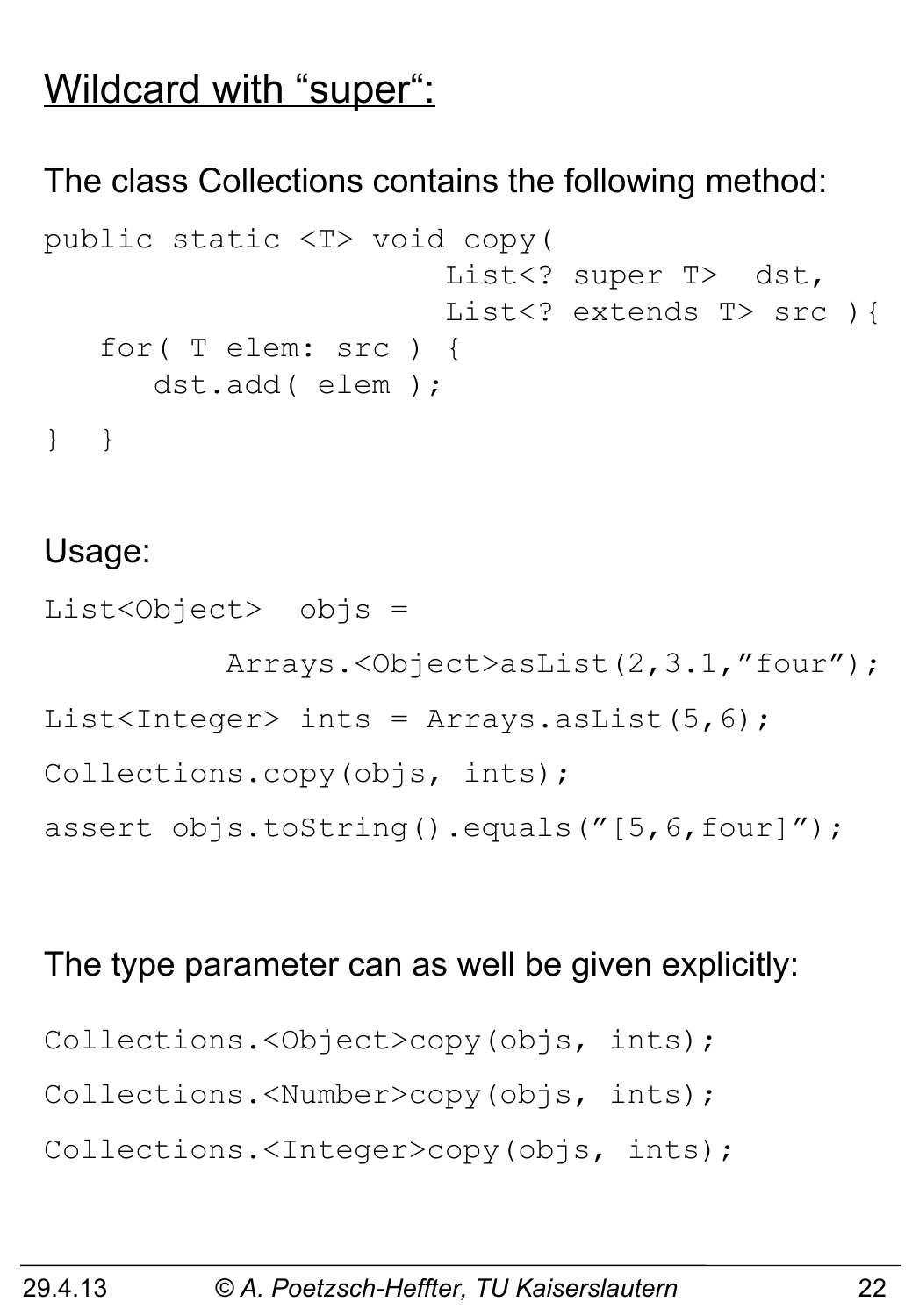#### Remark:

*The Get and Put principle:*

Use an extends wildcard when you only get values out of a structure,

use a super wildcard when you only put values into a structure,

don't use a wildcard when you both get and put.

#### Bounds for Type Parameters:

Java enables to restrict a type parameter *A* by so-called *bounds*. The bound requires that

*A* is a subtype of some given type *T*.

Bounds are declared together with the type variable:

<A extends T>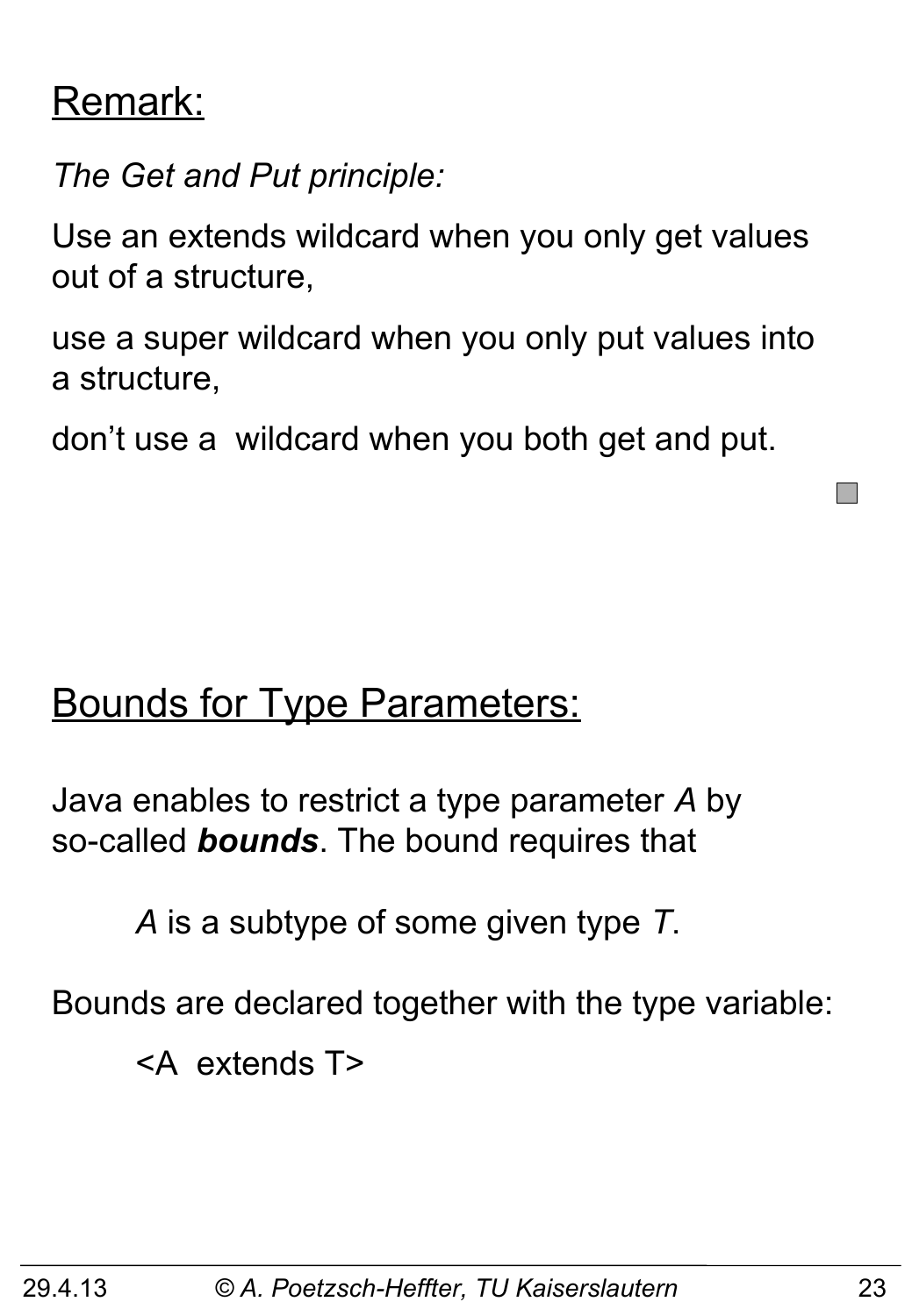```
import java.util.*;
public abstract 
class SortableList
       <E extends Comparable<E>>
       extends AbstractList<E> {
  public void sort(){ /* ... * / }
   public boolean isSorted() {
     if( isEmpty() ) {
       return true;
     } else {
      Iterator<E> it = iterator();
      E elem1 = it.next();
       while( it.hasNext() ) {
        E elem2 = it.next();
         if( elem1.compareTo(elem2) > 0 ){
                 return false;
 }
         elem1 = elem2;
 }
       return true;
     }
} }
Example: (Type bounds with classes)
```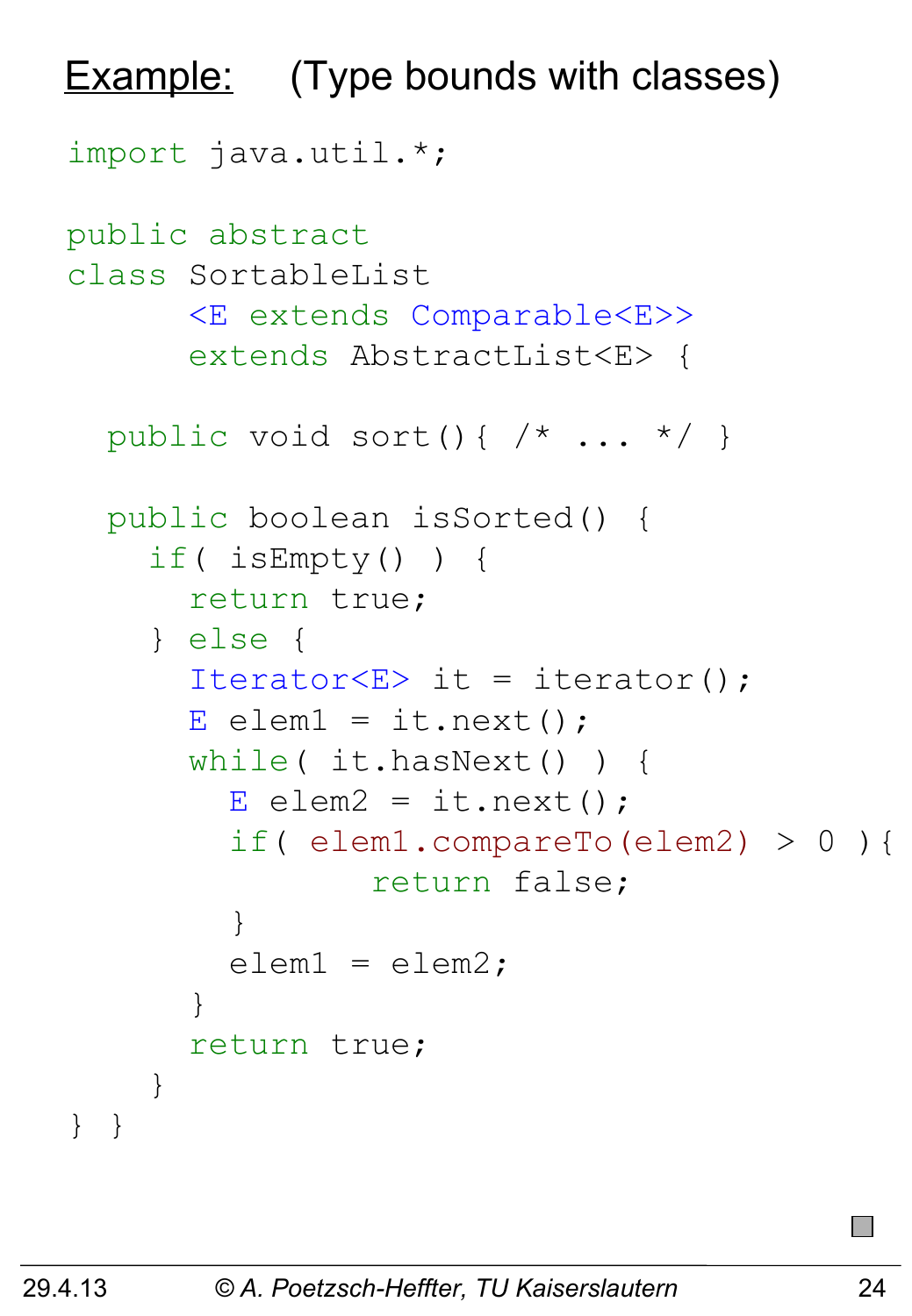#### **Example:** (Type bounds with methods)

```
interface Comparable<A> {
    public int compareTo (A that);
}
class Byte implements Comparable<Byte> {
    private byte value;
    public Byte (byte value) { 
      this.value = value;
    }
   public byte byteValue () { return value; }
    public int compareTo (Byte that) {
      return this.value - that.value;
    }
}
class Collections {
   public static <A extends Comparable<A>>
     A max (Collection<A> xs) {
      Iterator\langle A \rangle xi = xs.iterator();
      A w = x i \cdot next():
       while (xi.hasNext()) {
        A x = x i.next();if (w.\text{compareTo}(x) < 0) w = x; }
      return w;
} }
```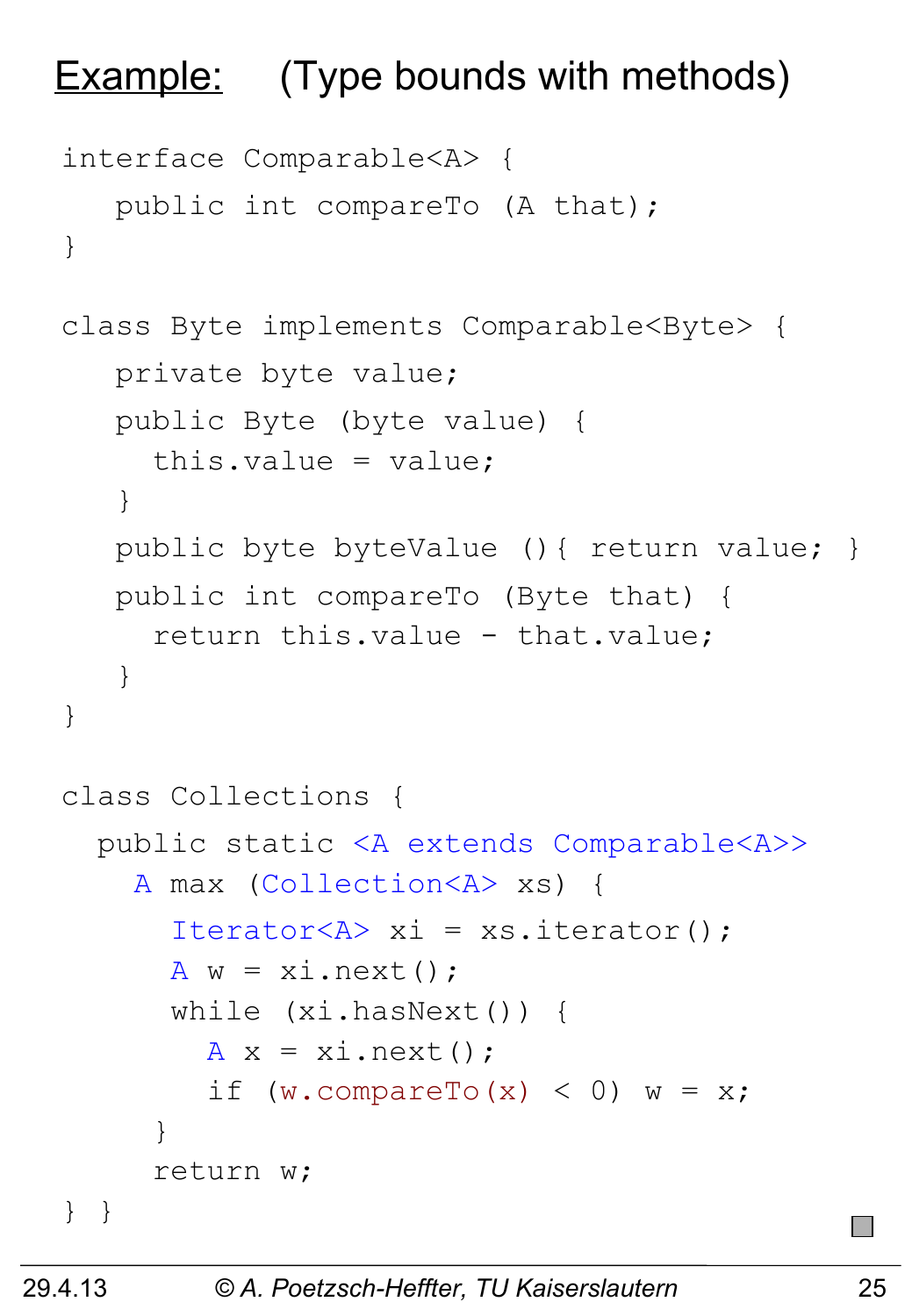#### Implementation of Generic Types in Java:

Parametric types can be translated by raw types. Such an implementation is based on:

- Parameter erasure:
	- Erase the type parameters
	- Use of type Object instead of type variables
	- Use of appropriate casts
- Bridge methods:
	- If a subclass instantiates a type variable of a superclass, it may be required to add further methods with an appropriate signature.

#### **Example:** (Erasure, bridge methods)

By means of parameter erasure and introduction of bridge methods, the above example results in the following: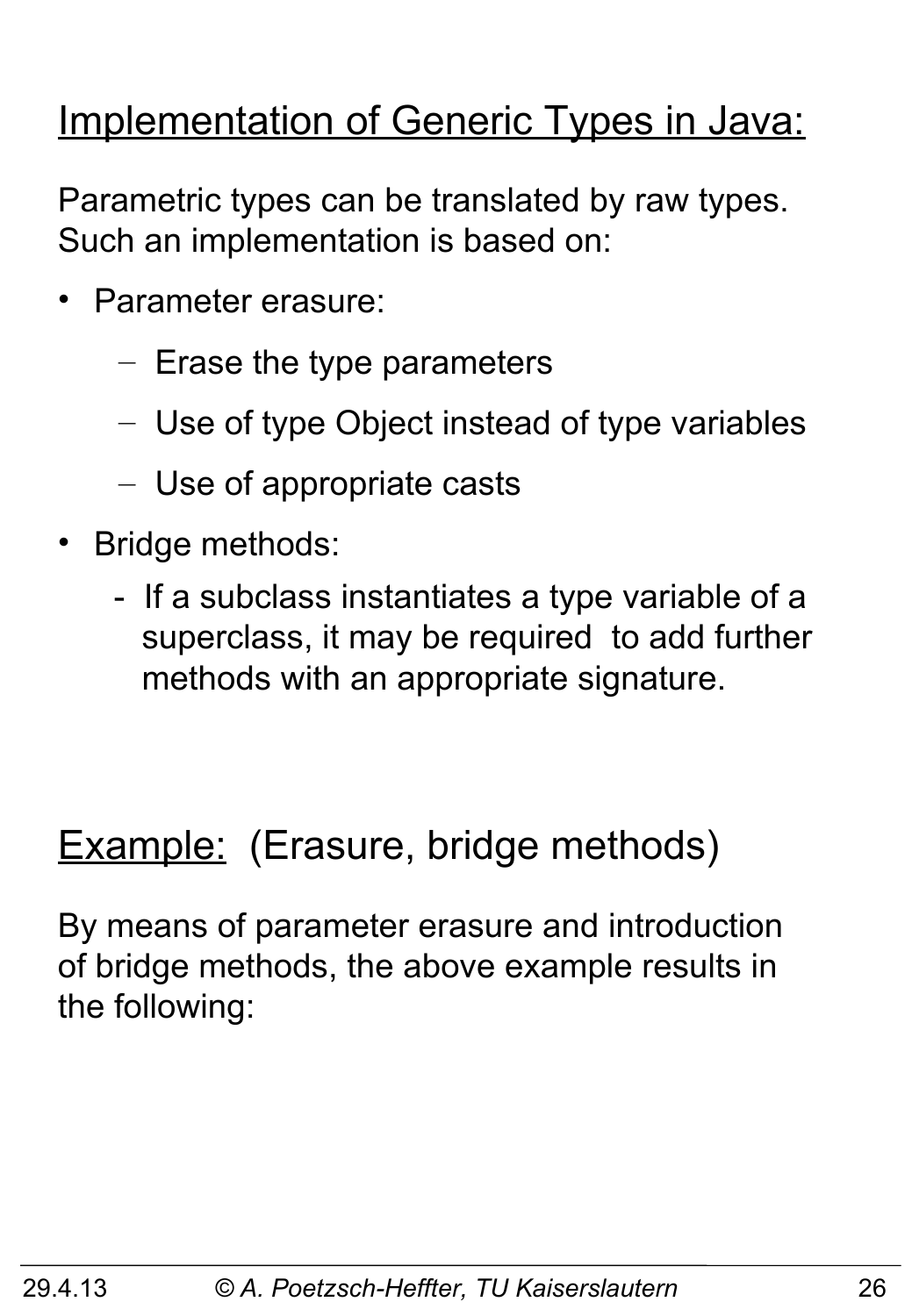```
interface Comparable {
   public int compareTo (Object that);
}
```

```
class Byte implements Comparable {
   private byte value;
   public Byte (byte value) { 
     this.value = value;
   }
   public byte byteValue () { 
     return value;
   }
   public int compareTo (Byte that) {
    return this.value - that.value;
   }
   public int compareTo (Object that) {
    return this.compareTo((Byte)that);
   }
}
```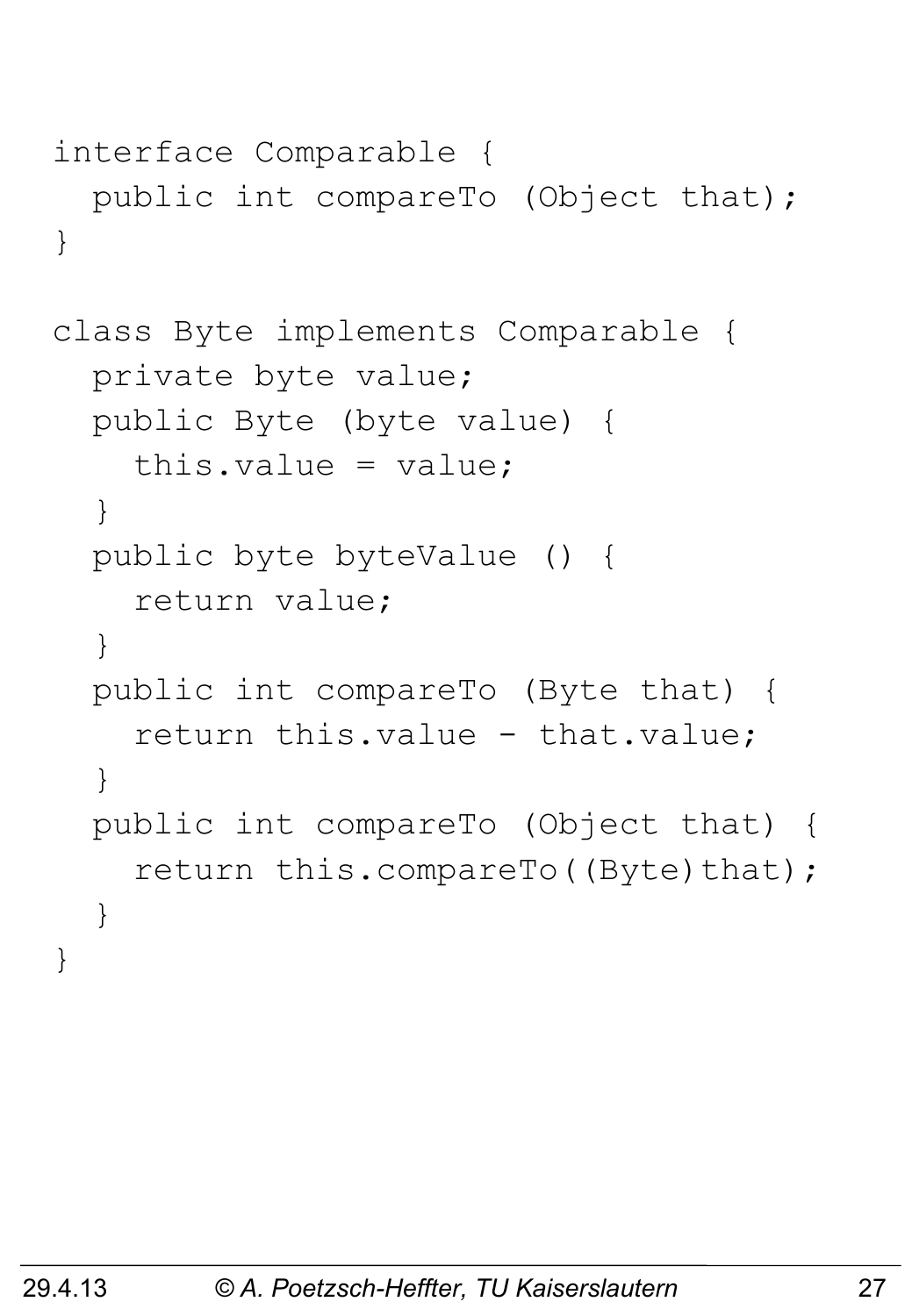```
class Collections {
public static 
 Comparable max(Collection xs) {
   Iterator xi = xs.iterator();
   Comparable w = (Compact)xi.next();
    while (xi.hasNext()) {
     Comparable x = (Compact)xi.next();
     if (w.\text{compareTo}(x) < 0) w = x; }
    return w;
 }
}
```
To handle type parameters that are only used in return types, Java 5 supports covariant overriding: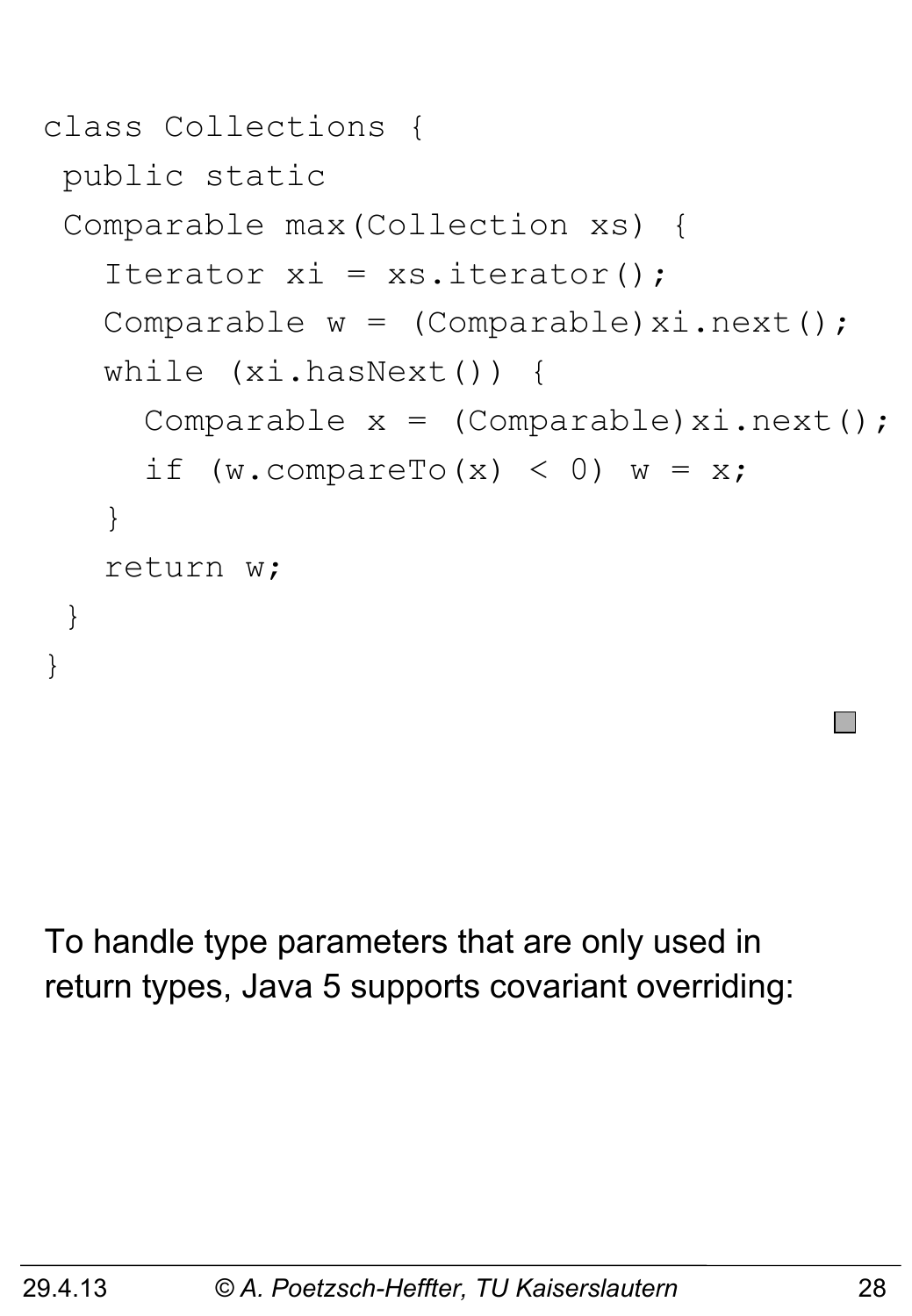```
class Interval 
       implements Iterator<Integer> {
   private int i, n;
   public Interval (int l, int u) {
     i=1; n=u; public boolean hasNext () { 
     return (i \leq n); public Integer next () { 
      return new Integer(i++); }
}
```
Parameter erasure yields the following class where *next* has a more specific result type than *next* in Iterator:

```
class Interval implements Iterator {
   private int i, n;
   public Interval (int l, int u) {
     i=1; n=u; public boolean hasNext () {
     return (i \leq n); public Integer next(){
      return new Integer(i++); }
}
```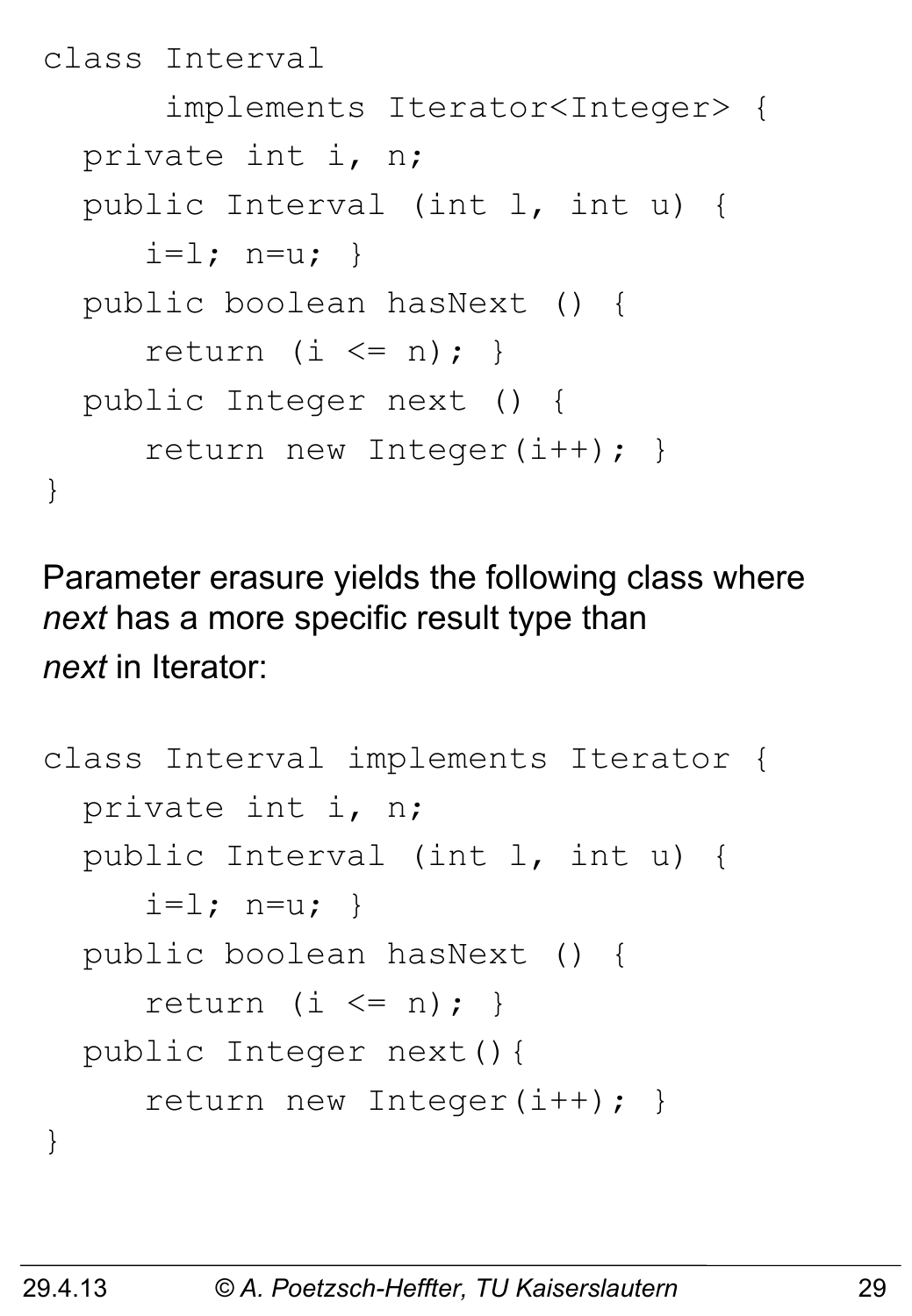# **3.4 Virtual Types**

Instead of parameterization of types, specialization can be used. This results in another kind of genericity:

```
class Vector {
   typedef ElemType as Object;
   void addElement( ElemType e ){ ... }
  ElemType elementAt{ int index ){ ... }
}
class PointVector extends Vector {
   typedef ElemType as Point;
}
```
ElemType is called a *virtual* type. In subclasses, virtual types can be overridden with subtypes.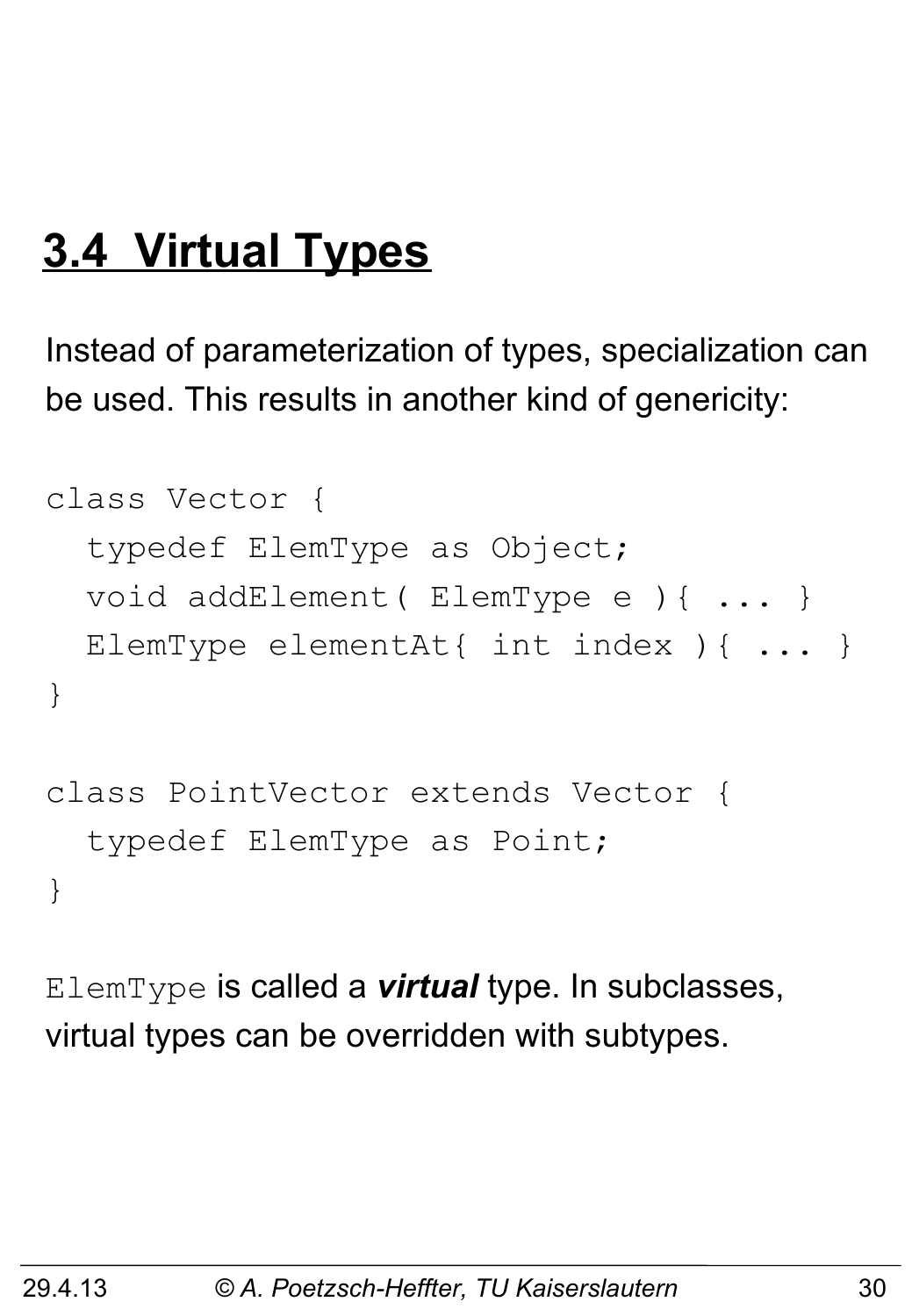In the following, we consider an extension of Java with virtual types.

Literature:

Kresten Krab Thorup: Genericity in Java with Virtual Types. European Conference on Object-Oriented Programming, 1997

## **Aspects of Virtual Types:**

A. It is not necessary to distinguish between parametric types and "normal" types:

```
interface IteratorOfObject {
   typedef A as Object;
   public A next();
  public boolean hasNext();
}
interface CollectionOfObject {
   typedef A as Object;
   typedef IteratorOfA as IteratorOfObject;
  public void add(A x);
  public IteratorOfA iterator();
}
```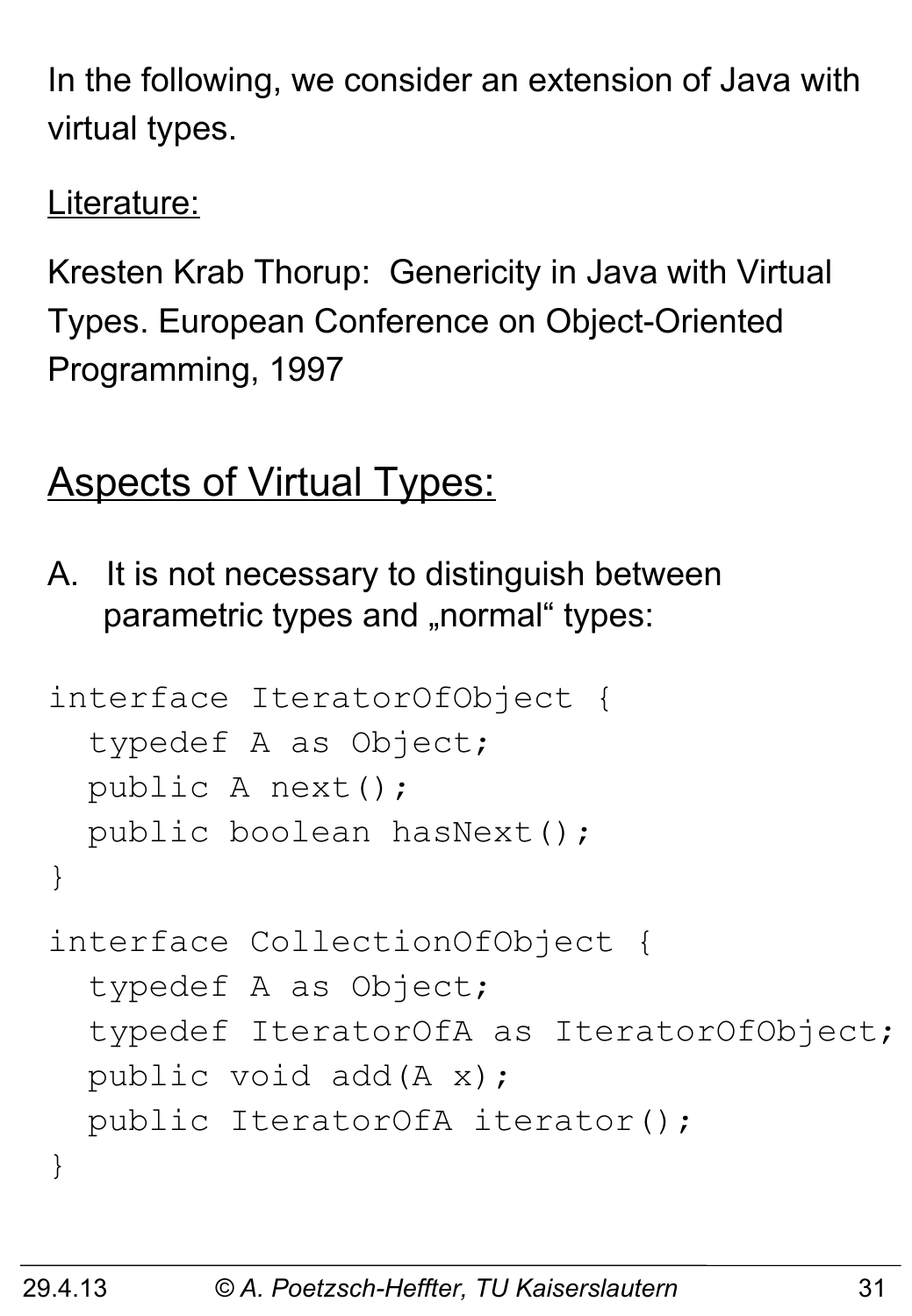```
class NoSuchElementException 
       extends RuntimeException {}
class LinkedListOfObject 
       implements CollectionOfObject {
   // inherits virtual types A, IteratorOfA
   protected class Node {
      A elt;
     Node next = null;Node (A elt) { this.elt = elt; }
   }
  protected Node head = null, tail = null; public LinkedListOfObject () {}
   public void add (A elt) {
     ... /* as on slide 3.16 */ }
   public IteratorOfA iterator () {
      return new IteratorOfA () {
       ... /* as on slide 3.16 */ };
   }
}
```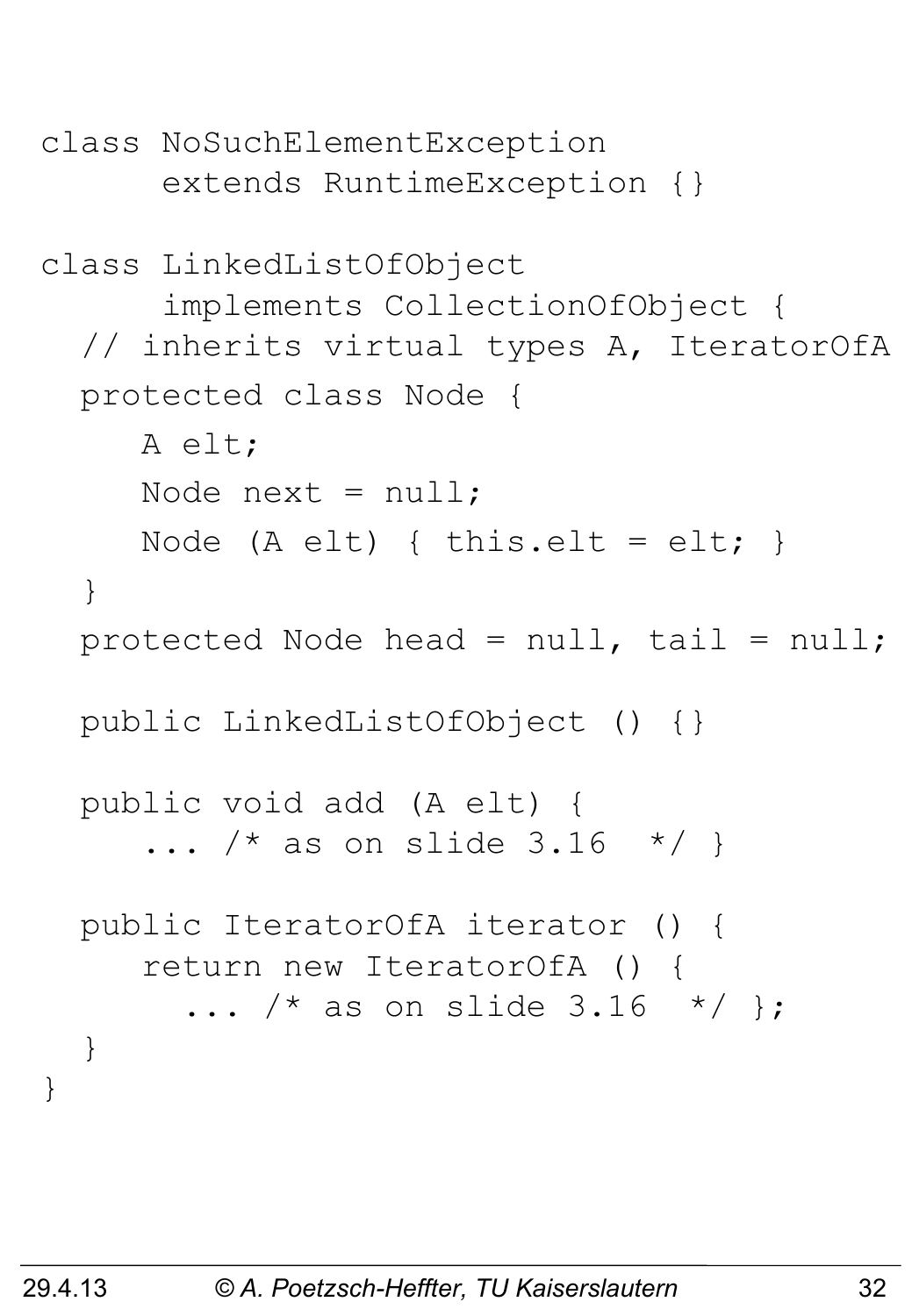```
interface IteratorOfString 
           extends IteratorOfObject {
   typedef A as String;
}
class LinkedListOfString 
       extends LinkedListOfObject {
   typedef A as String;
   typedef IteratorOfA as IteratorOfString;
}
class Test {
   public static void main (String[] a) {
     LinkedListOfString ys = 
                  new LinkedListOfString();
     ys.add("zero"); 
     ys.add("one");
    String y = ys.iterator() .next();
   }
}
```
But each instantiation needs its own type declaration.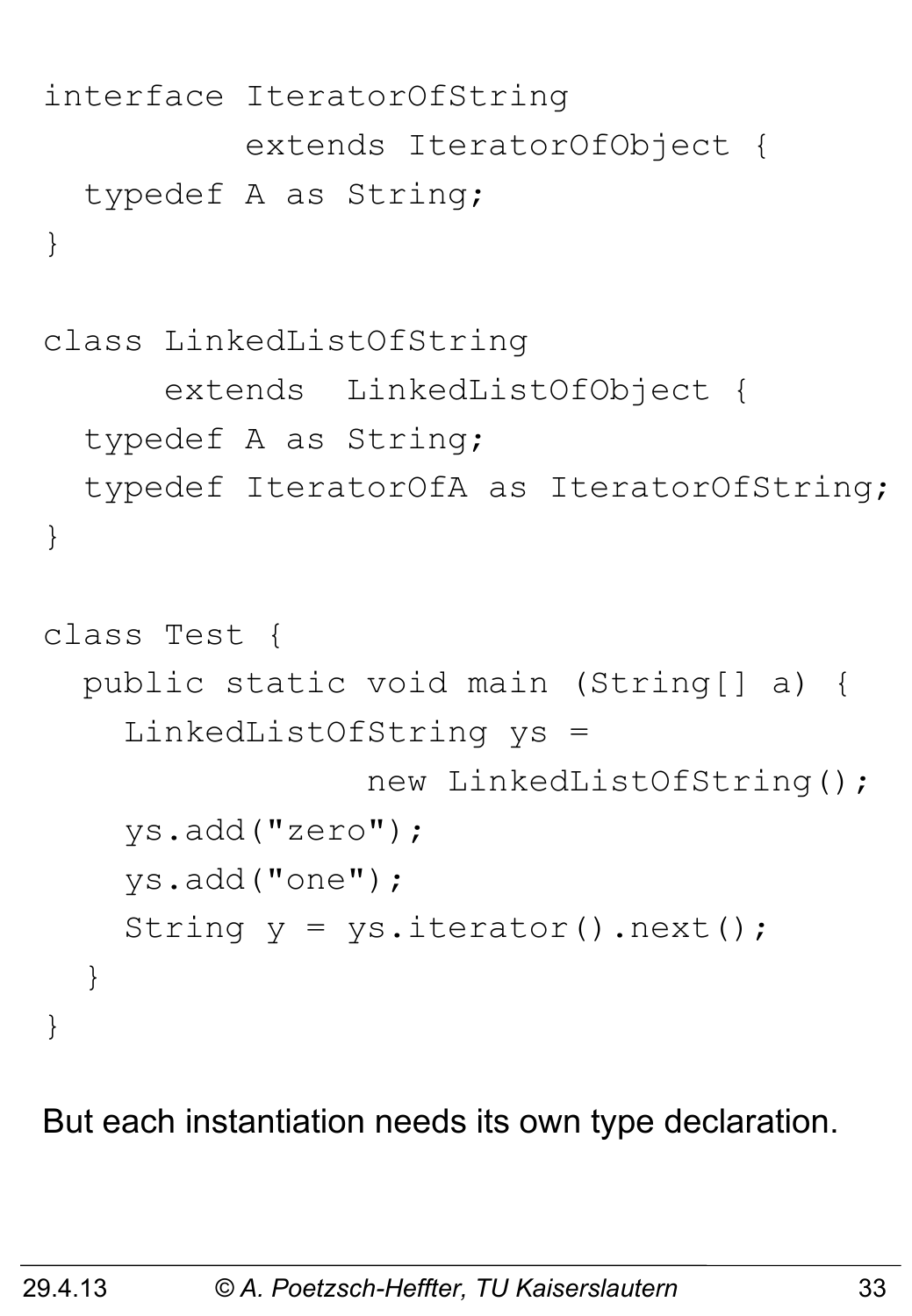B. Subtype relations between generic types can be declared:

LinkedListOfString is subtype of LinkedListOfObject ;

#### That is, the following fragment is type correct:

```
 LinkedListOfString strl = 
             new LinkedListOfString();
LinkedListOfObject obj1 = str1; objl.add( new Object() ); 
 // VirtualTypeCastException
```
The covariance induced by virtual types is captured by dynamic type checking.

- C. Recursive types and the connection with inheritance can be realised in a better way.
- i) Mutual recursion illustrated by the observer pattern: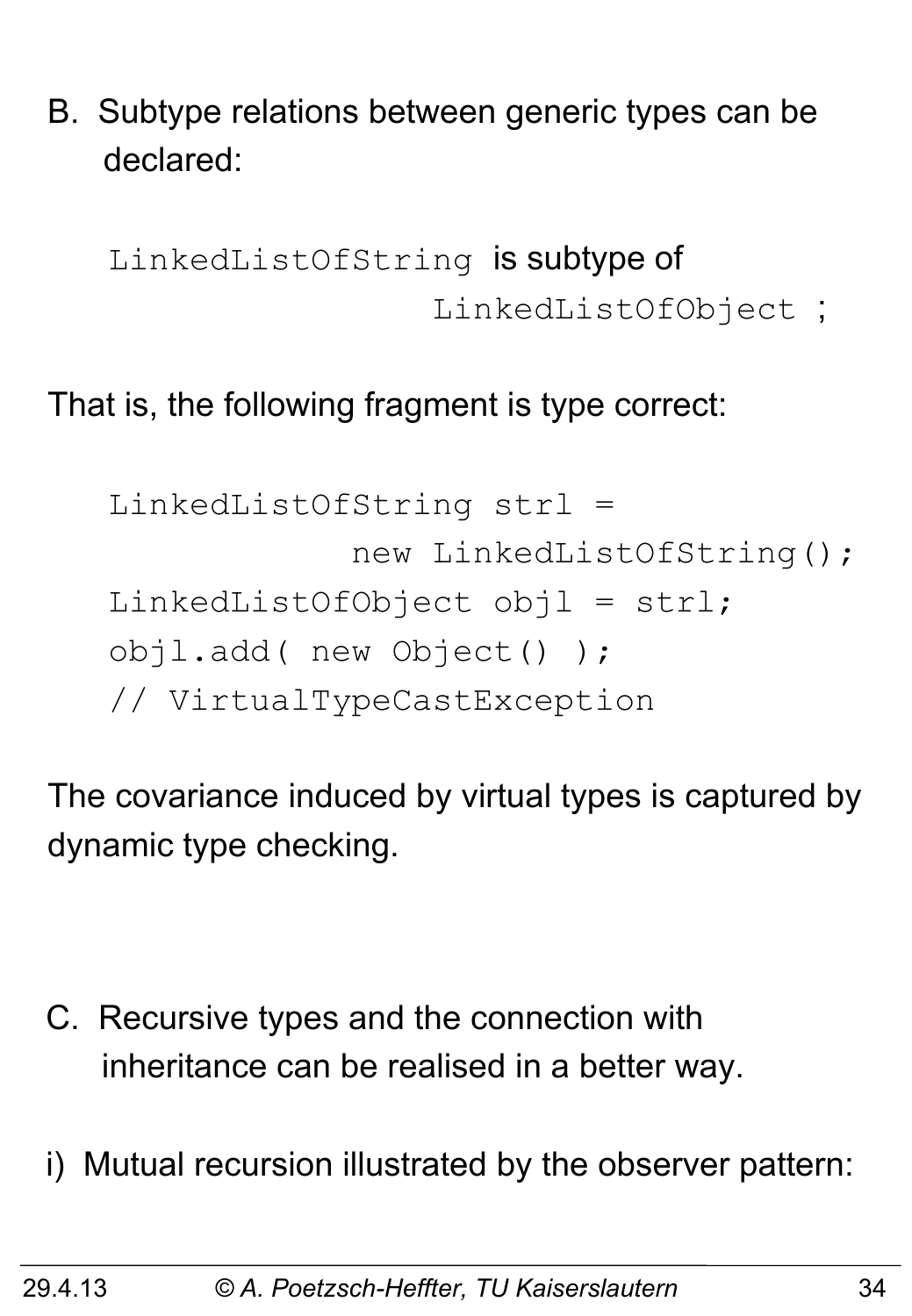```
interface Observer {
   typedef SType as Subject;
   typedef EventType as Object;
   void notify (SType subj,EventType e);
}
class Subject {
   typedef OType as Observer;
   typedef EventType as Object;
   OType observers [];
   notifyObservers (EventType e) {
     int len = observers.length;
    for (int i =0;i <len;i++)
       observers [i ].notify(this,e);
   }
}
interface WindowObserver 
           extends Observer {
   typedef SType as WindowSubject;
   typedef EventType as WindowEvent;
}
class WindowSubject extends Subject {
   typedef OType as WindowObserver;
   typedef EventType as WindowEvent;
 ...
}
```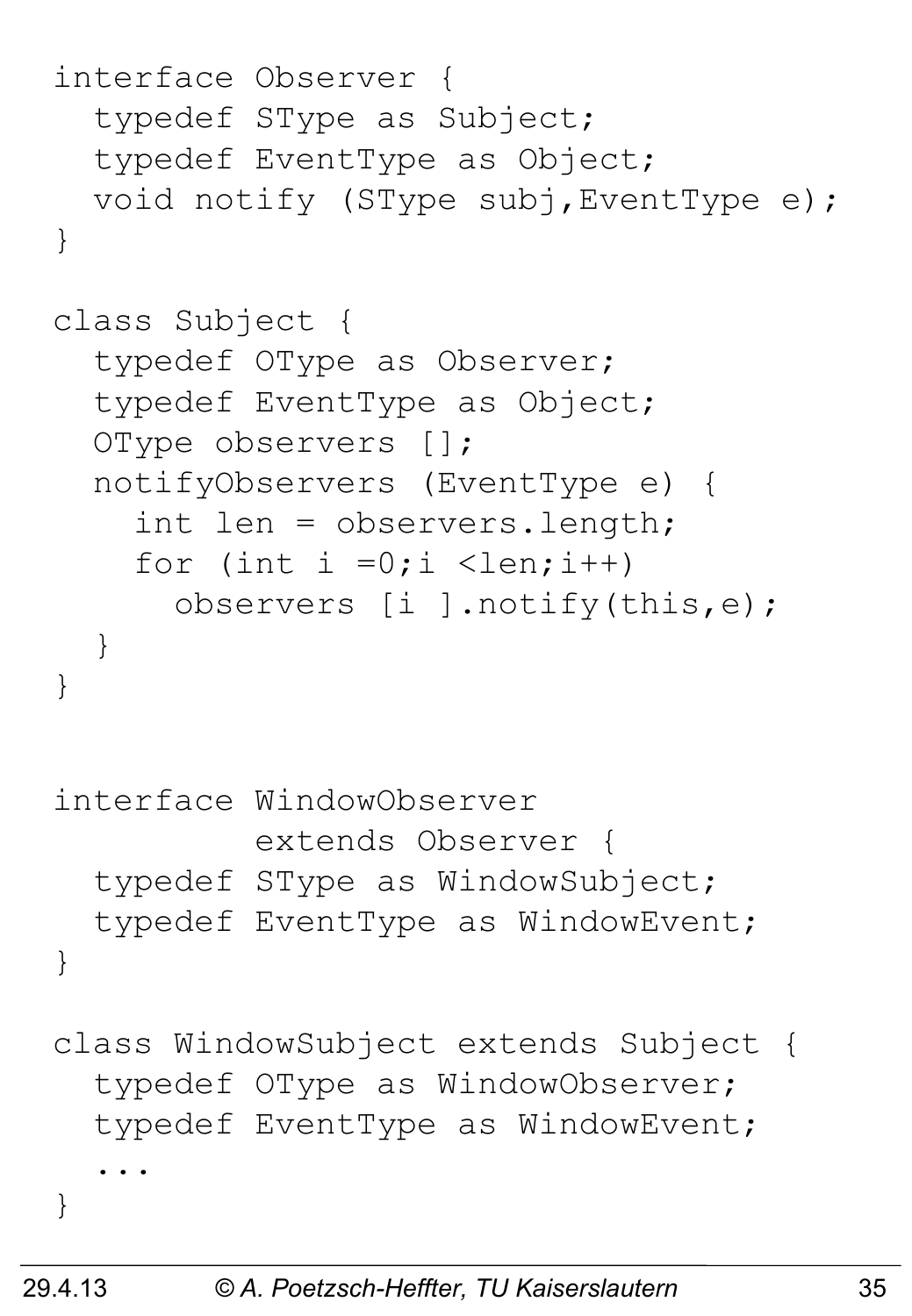ii) Inheritance with recursive occurrences of the declared type:

The declared type K can be designated with  $\sqrt{n}$ This" in the core of its declaration. In this case, all these occurrences are interpreted as occurrences of SUBK in a subclass SUBK, and respectively in further subtypes:

```
class SLinkedList {
    This tail;
    public This getTail() { return tail; }
}
class SLinkedListOfObject extends SLinkedList {
   typedef Elem as Object;
```

```
 Elem head;
  public Elem getHead() { return head; }
}
```

```
class SLinkedListOfString 
       extends SLinkedListObject {
   typedef Elem as String;
   // SLinkedListOfString.getTail 
   // yields SLinkedListOfString
}
```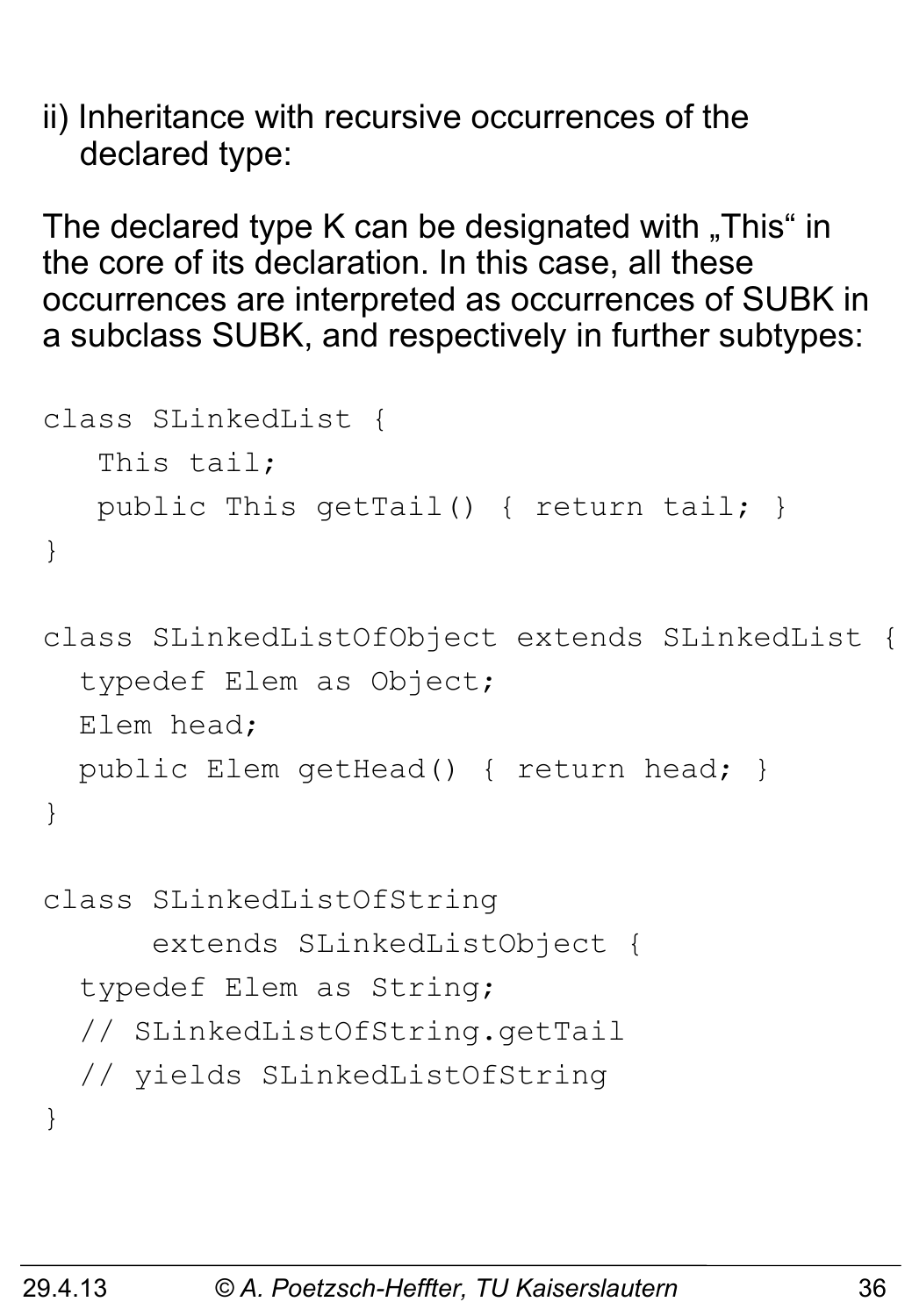# Discussion of Virtual Types:

#### Advantages:

- A new relation between types is not necessary (only "is subtype of", not "is type instance of")
- Subtype relation between "parametric" and "instantiated" types is possible.
- Recursive dependencies can be handled in a more flexible way.

#### Disadvantages:

- Additional dynamic type checks are necessary (especially because of covariant method parameters):
	- Loss of static type checkability
	- Loss of efficiency
- Recursive instantiation (example Byte, slide 3.24 ) is not supported.

# Remark:

• Thorup's proposal allows the declaration of virtual types as subtypes of more than one type, and the distinction of a class type for the instantiation of objects.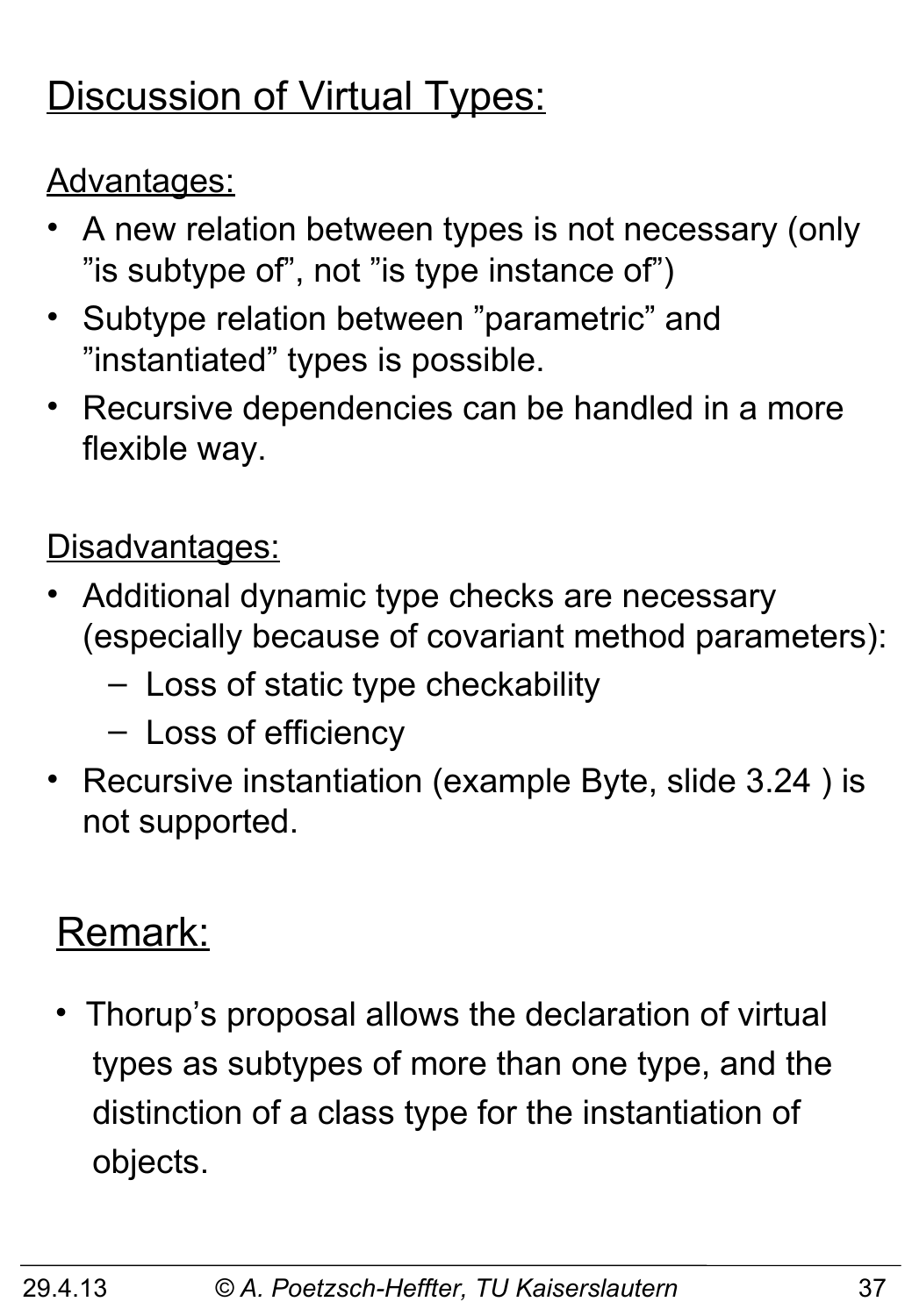• There are several approaches proposing an integration of parametric and virtual types, e.g.: K. Bruce, M. Odersky, P. Wadler: A statically safe alternative to virtual types. European Conference on Object-Oriented Programming, 1998.

### **Implementation of Virtual Types:**

In the realization of the presented variant, type safety is achieved by introducing dynamic checking.

We distinguish between *primary* and *overriding* declarations of virtual types.

#### Essential ideas:

- For the realization of a virtual type T, use the type of the primary declaration of T.
- Define a cast method for each primary declaration of a virtual type T. This cast method is overridden in subtypes by overriding declarations.
- Use the cast method for the checking of actual parameters.
- In order to achieve type correctness in the resulting Java programs, introduce further casts.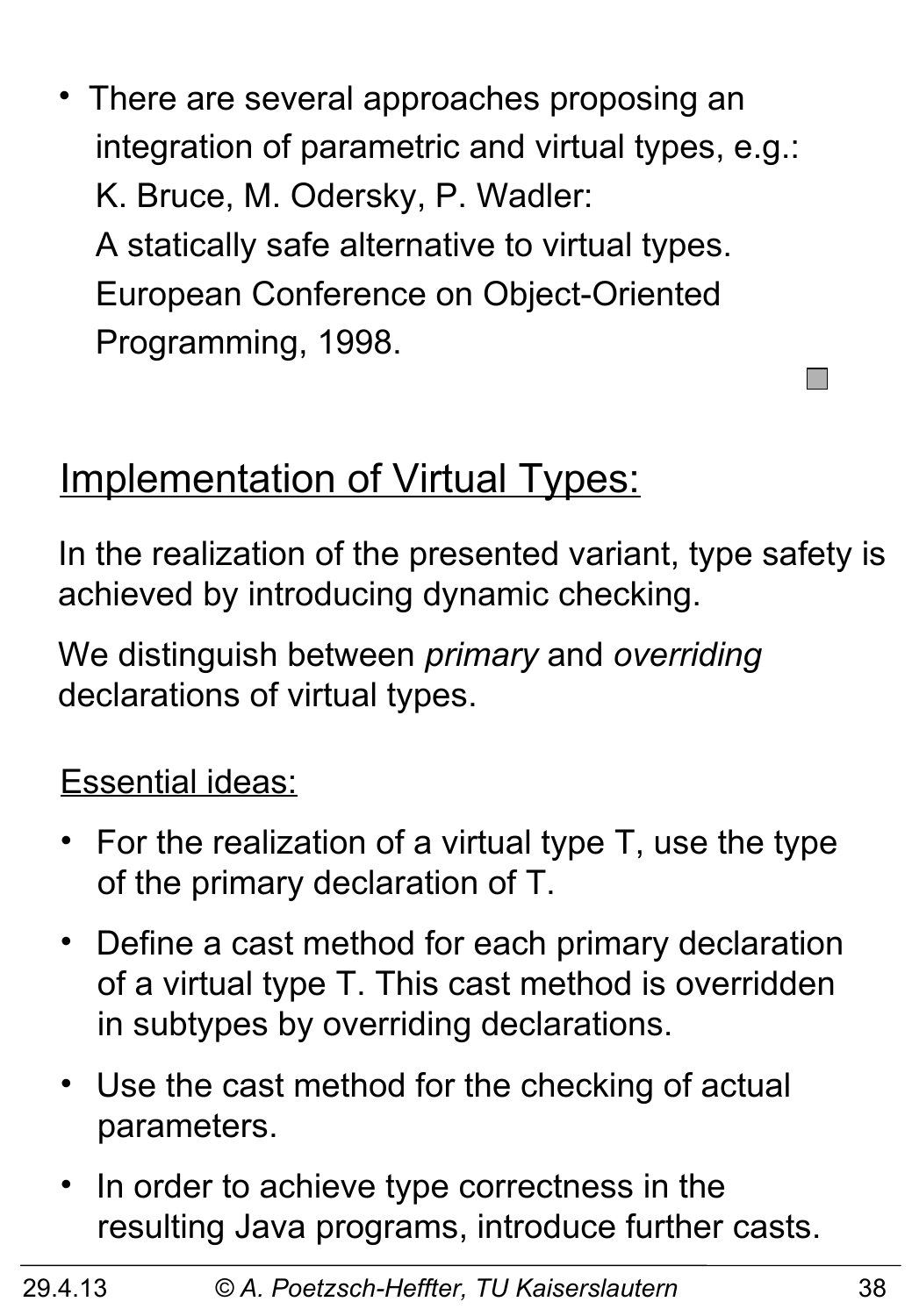**Example:** (Implementation of virtual types)

```
class Vector {
   typedef ElemType as Object;
   void addElement( ElemType e ) { ... }
 ...
}
```

```
class PointVector extends Vector {
   typedef ElemType as Point;
   void addElement( ElemType e ) { 
 ...
     e.getX()
 ...
   }
}
...
PointVector pv;
Point pnt;
...
pv.addElement(pnt);
```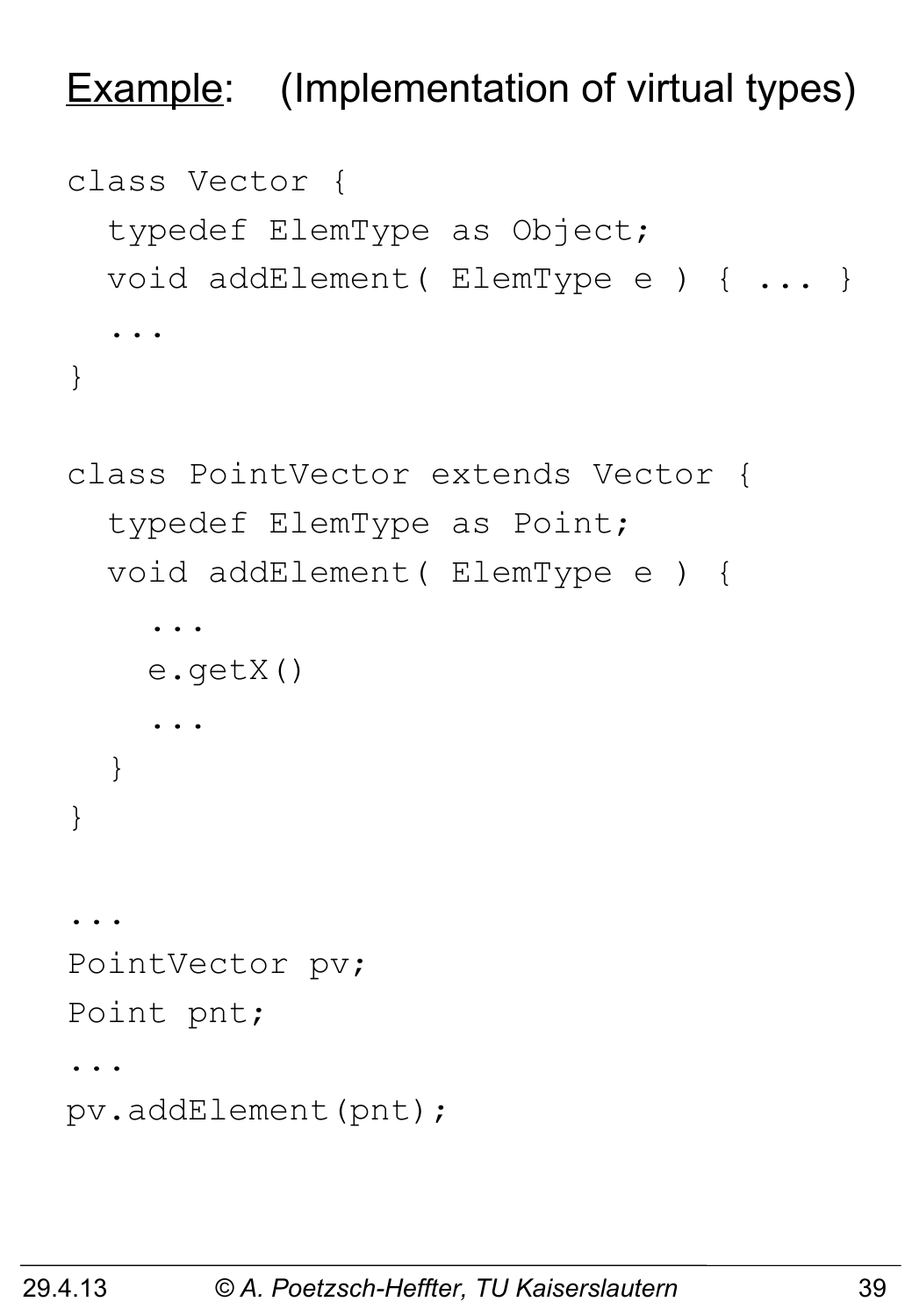#### is transformed into

```
class Vector {
   Object cast$ElemType(Object o) { 
     return o; 
   }
   void check$addElement( Object o ) {
     this.addElement( 
       this.cast$ElemType(o) );
   }
   void addElement( Object e ) { ... }
 ...
}
class PointVector extends Vector {
   Object cast$ElemType(Object o) { 
     try { 
       return (Point)o;
     } catch( ClassCastException c ) {
       throw 
         new VirtualTypeCastException(...);
     }
   }
```